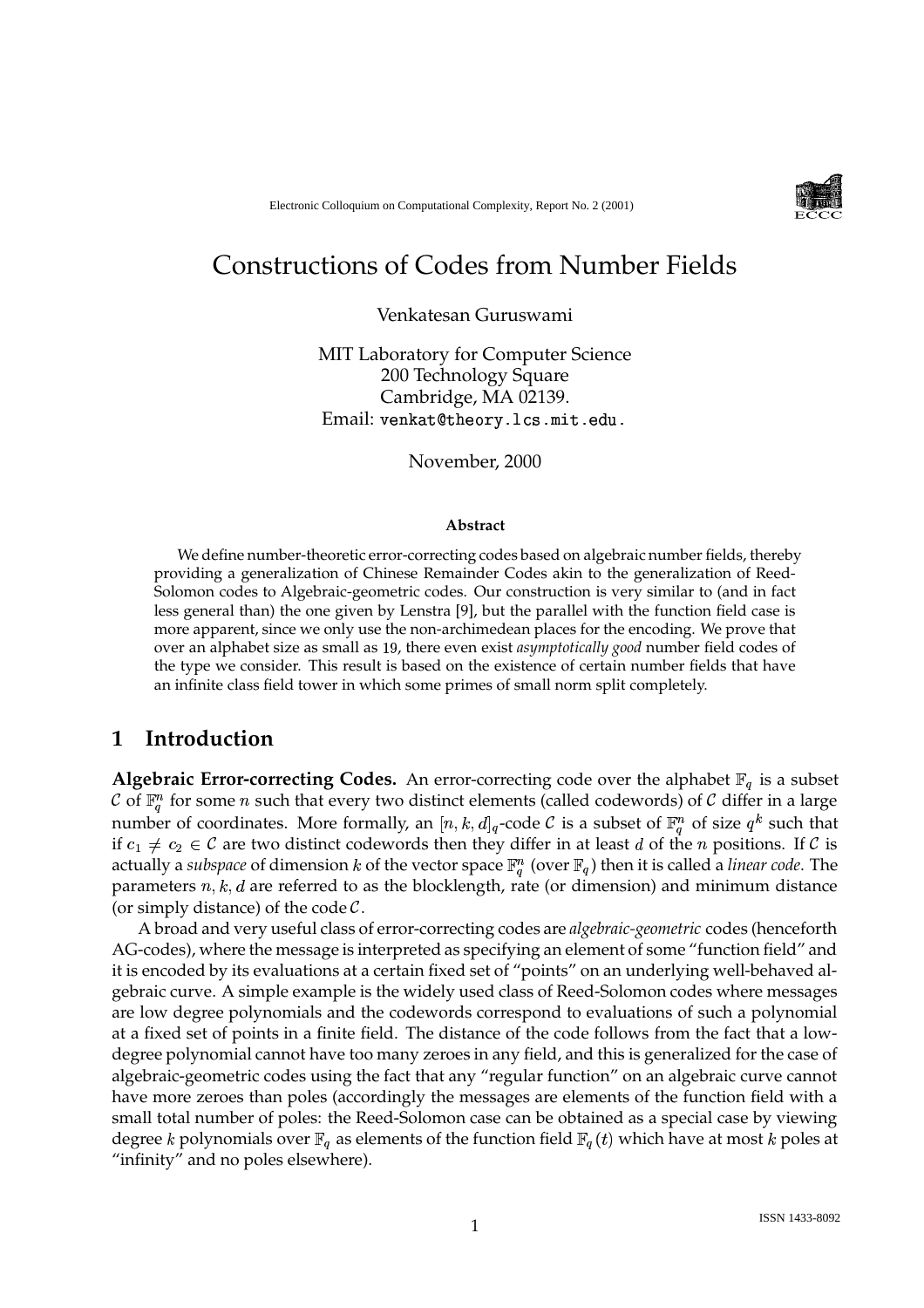The class of algebraic-geometric codes are a broad class of very useful codes that include codes which beat the Gilbert-Varshamov bound for alphabet sizes  $q \geq 49$  (see for example [22, 2]). In addition to achieving such good performance, they possess a nice algebraic structure which has enabled design of efficient decoding algorithms to decode even in the presence of a large number of errors [18, 5].

**Motivation behind our work.** Another family of algebraic codes that have received some study are number-theoretic redundant residue codes called the "Chinese Remainder codes" (henceforth called CRT codes) [12, 3]. Here the messages are identified with integers with absolute value at most  $K$  (for some parameter  $K$  that governs the rate) and a message  $m$  is encoded by its residues modulo n primes  $p_1 < p_2 < \cdots < p_n$ . If  $K = p_1 \cdot p_2 \cdots p_k$  and  $n > k$ , this gives a redundant encoding of  $m$  and the resulting "code" (which is different from usual codes in that symbols in different codeword positions are over different alphabets) has distance  $n - k + 1$ .

In light of the progress in decoding algorithms for Reed-Solomon and algebraic-geometric codes, there has also been progress on decoding CRT codes [3, 1, 6] in the presence of very high noise, and the performance of the best known algorithm matches the number of errors correctable for Reed-Solomon codes [5]. There is quite a bit of similarity between Reed-Solomon and CRT codes: both are redundant residue codes that are MDS (see [10]). Since Reed-Solomon codes are a specific example of the more general family of AG-codes, it is natural to ask if CRT codes can also be realized as certain kind of AG-codes, and further whether there is a natural generalization of CRT codes akin to the generalization of Reed-Solomon codes to algebraic-geometric codes. In addition to the mathematical appeal of this question, such a construction will give yet another construction of algebraic codes (or "ideallic codes", see [6]) which may find other applications outside coding theory (for example the decoding algorithm for the CRT code in [3] was developed initially for a complexity-theoretic motivation, namely to establish an average-case hardness for computing the permanent). Moreover they will naturally fall under the umbrella of codes covered by the "ideallic" decoding principle used in [5, 6], and questions of efficient implementation of this decoding procedure for these codes may lead to questions in algorithmic algebraic number theory that are interesting in their own right.

**Our Results.** For those familiar with the algebraic-geometric notion of *schemes*, it is not hard to see that the CRT code can be captured by a geometric framework using the idea of "onedimensional schemes" and can thus be cast as a geometric code via an appropriately defined non-singular curve (namely  $Spec(\mathbb{Z})$  which is space of all prime ideals of  $\mathbb{Z}$ ) and viewing integers (which are the messages) as regular functions on that curve. More generally, using this idea we are able to define error-correcting codes based on any number field (a finite field extension of the field & of rational numbers) – we call such codes *number field codes* (or NF-codes).

We prove that over a large enough alphabet  $(GF(19)$  suffices), there in fact exist *asymptotically*  $good$  number field codes. A code family  $\{\mathcal{C}_i\}$  of  $[n_i,k_i,d_i]_q$  codes of increasing blocklength  $n_i\to\infty$ is called *asymptotically* good if  $\liminf_{n \to \infty} \frac{k_i}{n_i} > 0$  and  $\liminf_{n \to \infty} \frac{d_i}{n_i} > 0$ . Explicit constructions of asymptotically good codes is a central problem in coding theory and several constructions are known, the best ones (for large enough  $q$ ) being certain families of algebraic-geometric codes. Our construction of asymptotically good number fields uses concepts from class field theory and in particular is based on the existence of certain number fields that have an infinite Hilbert class field tower in which several primes of small norm split completely all the way up the tower. Obtaining such a construction over as small an alphabet size as possible is one of the primary focuses of this paper.

**Comparison with [9].** It is our pleasure to acknowledge here that Lenstra [9] (see also the account in [20]) had long back already considered the construction of codes from algebraic number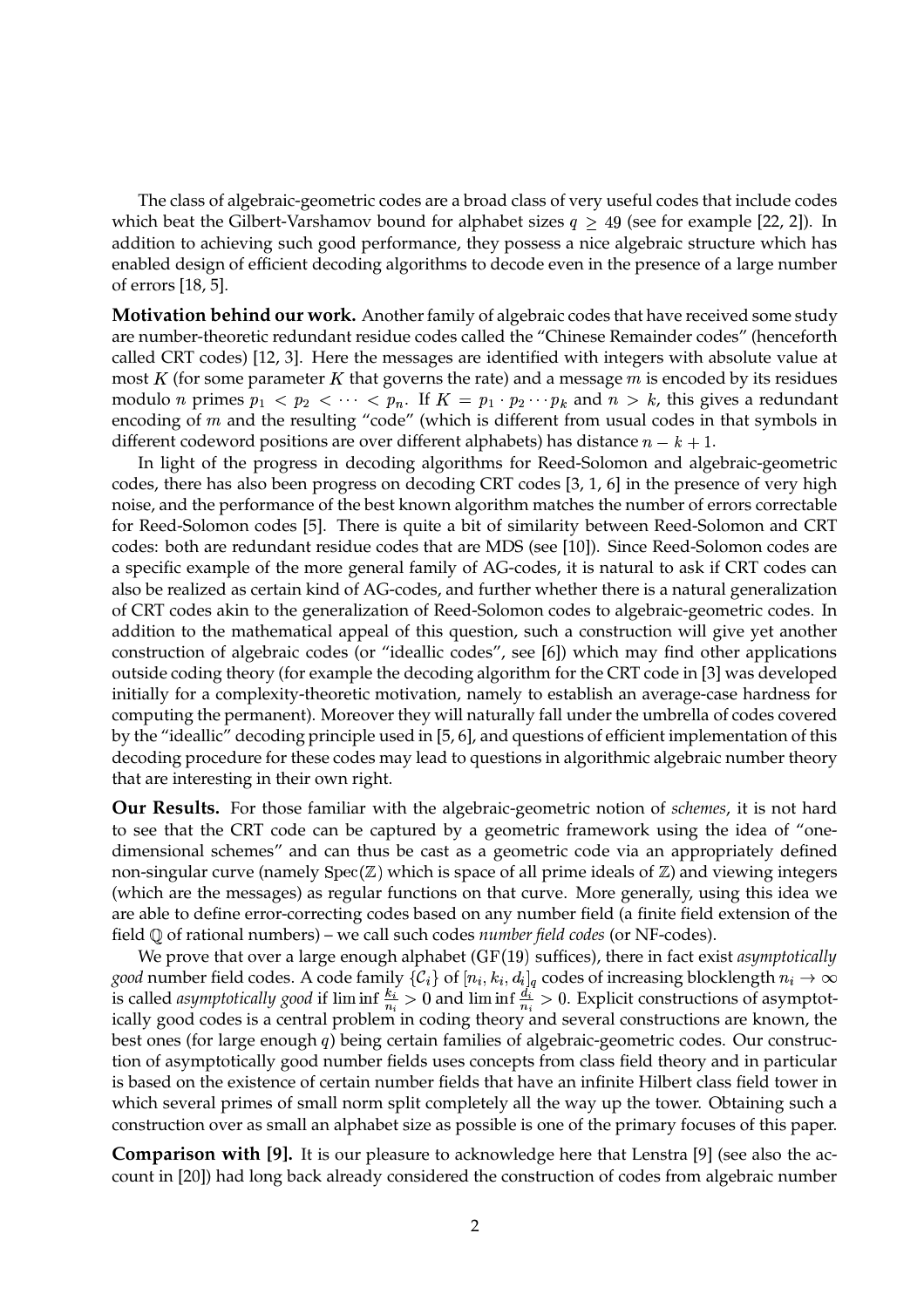fields, and we are therefore by no means the first to consider this question. Unfortunately, we were unaware of his work when we came up with our constructions. In fact, Lenstra [9] also shows that, under the GRH, asymptotically good codes that beat the Gilbert-Varshamov bound can be constructed based on number fields for a large enough alphabet size.

The main point of difference between his constructions and ours is the following. In our constructions, messages are taken to be an appropriate subset of elements of the ring of integers in a number field and they are encoded by their residues modulo certain *non-archimedean* (also referred to as *finite*) places. This corresponds exactly to the "ideallic" view of codes (see [6]) since we have an underlying ring and messages are encoded by their residues modulo a few prime ideals. The construction in [9] is actually more general, and also allows *archimedean* (also referred to as *infinite*) places to be used for encoding. (We stress that it is not *necessary* to use the archimedean places for the constructions in [9], but doing so enabled [9] to prove the existence of asymptotically good codes more easily.) In particular, for encoding corresponding to a real archimedean place  $\tau$ , the segment of the real line of interest is divided into q equal subsegments (assuming we want a  $q$ -ary code), and a message is encoded by the index of the subsegment where its embedding (w.r.t the place  $\tau$ ) lies.

The use of archimedean places as in [9] is extremely insightful and cute, and also makes it easier to get good code parameters. But, not using them maintains the parallel with the function field situation, and gives a base case of NF-code constructions which is most amenable to encoding/decoding, assuming algorithms for these will eventually be studied. Also focusing only on the finite places allows us to pick messages for the code from a slightly larger space (we can pick them from an "octahedron" instead of a "cube"). Consequently, we can quantify the "size" of a message by a single real number, and this way the parallel with AG-codes is even more transparent (in the function field case, the "size" of a message would be its pole order at a specified point on the algebraic curve).

Finally, the results in [9] are of an asymptotic flavor, i.e. focus on what can be achieved in the limit for large alphabet size  $q$ , and do not imply asymptotically good codes exist for some reasonably small q. Also, no unconditional result (i.e. without assuming the GRH) guaranteeing the existence of asymptotically good codes can be directly inferred from [9] **if** one modifies the constructions therein to include *only* codeword positions corresponding to the finite places. We are able to prove, using some results on the existence of infinite class field towers, that asymptotically good codes of the kind we construct exist for reasonable values of  $q$  (for example,  $q = 19$  suffices).

**Disclaimer.** Many of the lemmas in this paper implicitly have identical or near-identical parallels in [9]. Since most of this paper was written without knowledge of [9], we may not give [9] its due credit in a few places. We apologize for this. One plus point of this, however, is that our presentation is essentially self-contained modulo some standard (but possibly deep!) facts from algebraic number theory.

**Remarks.** Despite the striking similarity with the geometric situation of function fields, one fundamental difference in the number field case is that we have to work over characteristic zero. As it turns out, this makes the situation more complicated (and leads to worse parameters and loss of linearity in general) than the function field case. We do not believe these codes will be practical, or will achieve trade-offs between parameters that are beyond the reach of the more well-understood AG-codes (see [9] for some quantitative statements concerning this). We also focus on the *existence* of such codes and do not discuss how they may be constructed orrepresented efficiently, let alone how they may be encoded or decoded. These could be directions for future work which might have some exciting number-theoretic content.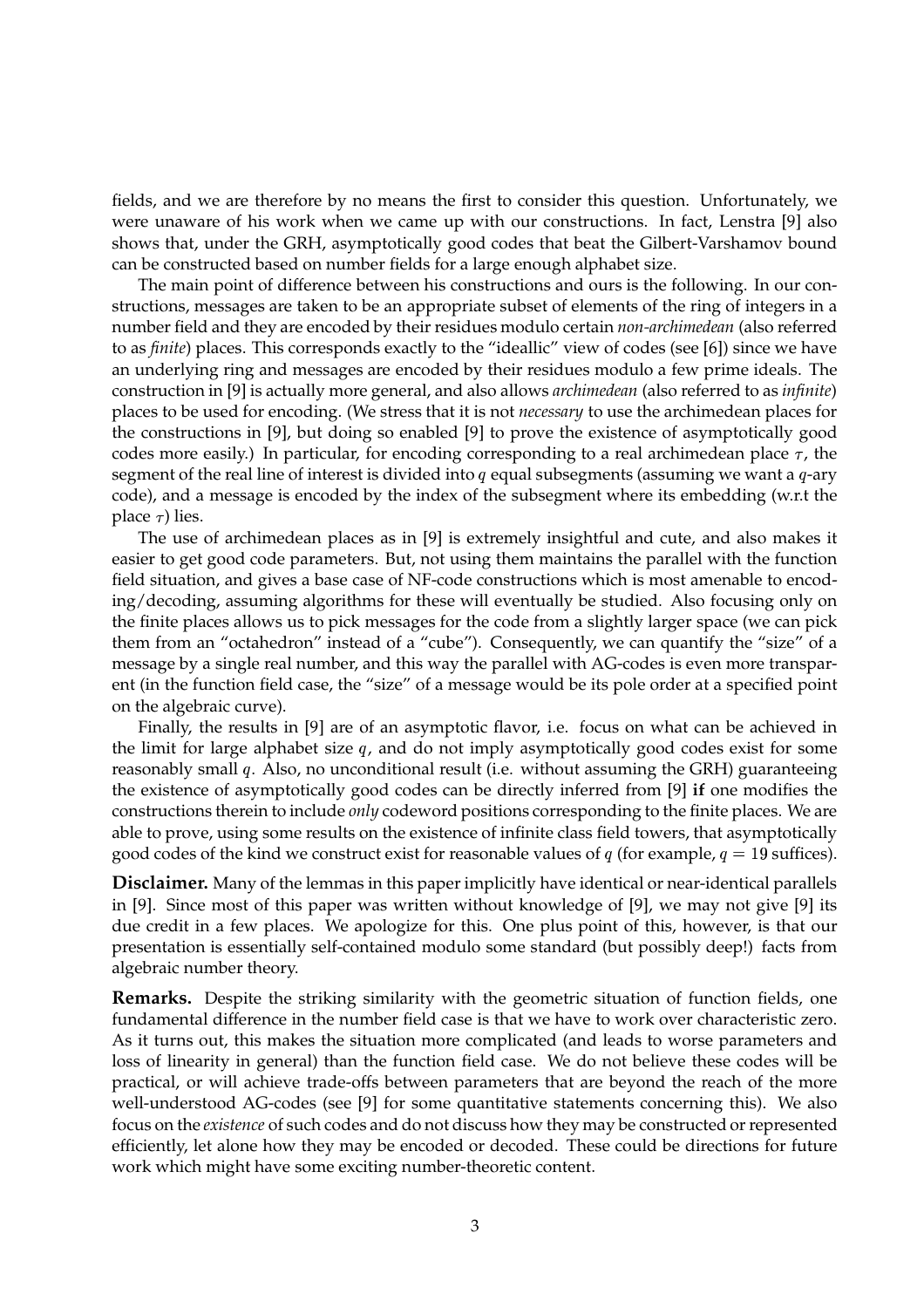# **2 Algebraic Codes: Construction Philosophy**

We now revisit, at a high level, the basic principle that underlies the construction of all algebraic error-correcting codes, including Reed-Solomon codes, Algebraic-geometric codes, and the Chinese Remainder code. A similar discussion can also be found in [6].

An algebraic error-correcting code is defined based on an underlying ring  $R$  (assume it is an integral domain) whose elements r come equipped with some notion of "size", denoted size $(r)$ .<sup>1</sup> For example, for Reed-Solomon codes, the ring is polynomial ring  $F[X]$  over a (large enough) finite field F, and the "size" of  $f \in F[X]$  is simply its degree as a polynomial in X. Similarly, for the CRT code, the ring is  $\mathbb{Z}$ , and the "size" is the usual absolute value.

The messages of the code are the elements of the ring  $R$  whose size is at most a parameter  $\Lambda$ (this parameter governs the rate of the code). The encoding of a message  $m \in R$  is given by

$$
m\mapsto \mathsf{Enc}(m) = (m/I_1, m/I_2, \cdots, m/I_n)
$$

where  $I_j$ ,  $1 \leq j \leq n$  are n (distinct) prime ideals of R. (For instance, in the case of Reed-Solomon codes, we have  $R = F[X]$  and  $I_i = (X - \alpha_i)$  – the ideal generated by the polynomial  $(X - \alpha_i)$  – for  $1 \leq j \leq n$ , where  $\alpha_1, \ldots, \alpha_n$  are *distinct* elements of F. This ideal-based view was also at the heart of the decoding algorithm for CRT codes presented in [6].)

There are two properties of a code that of primary concern in its design, namely (a) its rate, and (b) its minimum distance. The rate property of the code constructed by the above scheme follows from an estimate of the number of elements  $m$  of  $R$  that have size $(m)\leq \Lambda.$  The distance of the code follows by using further properties of the size( $\cdot$ ) function which we mention informally below.

- 1. For elements  $a, b \in R$ , size $(a b)$  is "small" whenever size $(a)$  and size $(b)$  are both "small".
- 2. If  $f \neq 0$  belongs to "many" ideals among  $I_1, I_2, \ldots, I_n$ , then size( $f$ ) cannot be "too small".

It is not difficult to see that, together these two properties imply that if  $m_1 \neq m_2$  are distinct messages, then their encodings  $Enc(m_1)$  and  $Enc(m_2)$  cannot agree in too many places, and this gives the distance property of the code.

# **3 Constructing Codes from Number Fields**

The previous section described how to construct codes from rings provided an appropriate notion of size can be defined on it. We now focus on the specific problem of constructing codes based on number fields which will be a generalization of CRT codes akin to the generalization of Reed-Solomon codes to AG-codes. The necessary background on number fields can be found in any standard algebraic number theory text (for example [15, 13]), though most facts we will use are mentioned in the next few subsections.

An algebraic number field (or number field for short) is a finite (algebraic) extension of the field Q of rational numbers. Given some algebraic number field  $K/\mathbb{Q}$  of degree  $|K:\mathbb{Q}| = m$  (i.e.,  $K = \mathbb{Q}(\alpha)$  where  $\alpha$  satisfies an irreducible polynomial of degree m over  $\mathbb{Q}$ , the code will comprise of a subset of elements from its ring of integers, denoted  $\mathcal{O}_K$ . (Recall that the ring of integers of a

<sup>&</sup>lt;sup>1</sup>It is possible to define error-correcting codes more generally based on a field together with the valuations of that field, and the messages belong to some "divisor" class with respect to these valuations. AG-codes are usually defined this way (see for example [19]), but we choose the "ring based" definition since it is easier to explain, saves the effort of introducing the language of divisors, and seems somewhat more natural for the definition of number field codes.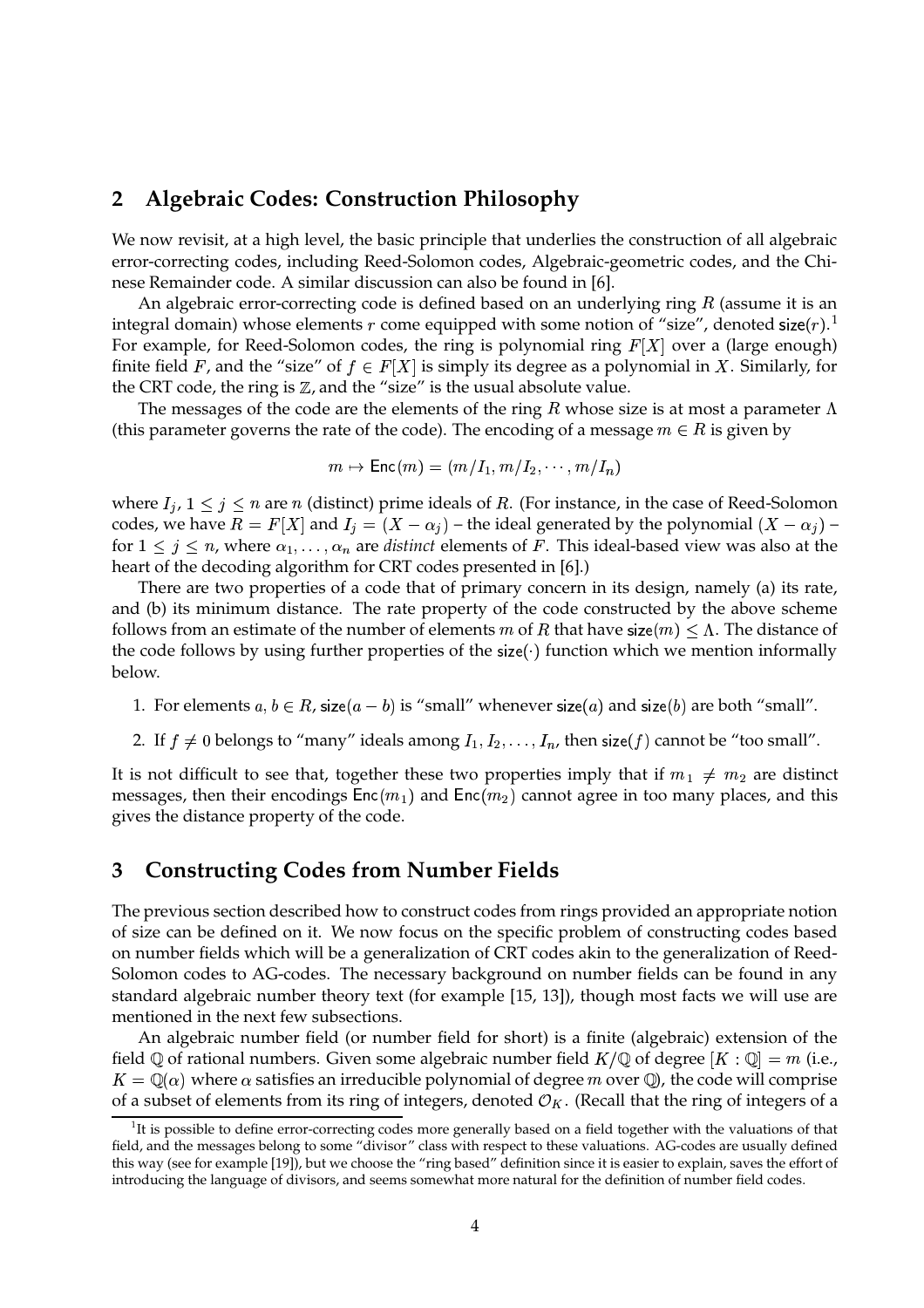number field  $K$  is the integral closure of  $\mathbb Z$  in  $K$ , i.e., it consists of elements of  $K$  that satisfy some monic polynomial over  $\mathbb{Z}$ .) It is well known that  $\mathcal{O}_K$  is a *Dedekind domain*, i.e., is an integrally closed Noetherian domain of dimension one. In "geometric" terms this means that  $\mathcal{O}_K$  is the ring of regular functions on a certain non-singular algebraic curve (namely the spectrum  $Spec(\mathcal{O}_K)$  of  $\mathcal{O}_K$  which consists of all prime ideals of  $\mathcal{O}_K$ ). We next review some standard properties which are satisfied by the ring of integers of any number field.

### **3.1 Useful facts about Ring of Integers of a Number Field**

The following (standard) facts about the ring of integers  $R = \mathcal{O}_K$  will be useful for us (proofs of all these statements can be found, for example, in [13]):

- 1. **Dimension of R is one:** Every non-zero prime ideal  $\mathfrak{P}$  of R is in fact maximal.
- 2. **Unique Factorization of Ideals:**  $R$  has *unique factorization of ideals;* i.e., every ideal  $I$  of  $R$  can be uniquely expressed as a product of prime ideals.
	- A non-zero ideal J divides I (in the unique factorization of I), denoted  $J|I$ , if and only if  $I \subset J$ . (Fact 1 above is a special case of this since a non-zero I is prime iff no  $J \ (\neq I)$ divides  $I$ , i.e., no  $J$  contains  $I$ , which is equivalent to saying that  $I$  is a maximal ideal.)
- 3. **Structure of Primes in**  $R$ : For a prime  $p \in \mathbb{Z}$ , suppose the principal ideal  $pR$  in  $R$  factorizes into prime ideals as  $pR = \mathfrak{p}_1^{e_1} \mathfrak{p}_2^{e_2} \ldots \mathfrak{p}_\ell^{e_\ell}$  where each  $\mathfrak{p}_i$  is a prime ideal of  $R$ .
	- (a) We say that  $\mathfrak{p}_1,\ldots,\mathfrak{p}_\ell$  are all the primes that *lie above* p in R. The number  $e_i = e(\mathfrak{p}_i|p)$ is called the *ramification index* of the prime  $\mathfrak{p}_i$ . We say a prime  $\mathfrak{p}_i$  is *ramified* if  $e_i > 1$ , otherwise it is *unramified*. The prime  $p$  is said to be ramified iff some  $e_i > 1$ , otherwise it is unramified. Similar terminology is used also for a finite extension  $K/k$  of a number field k (here we are using  $k = \mathbb{Q}$  for purposes of explanation).
	- (b) Since each  $\mathfrak{p}_i$  is maximal,  $R/\mathfrak{p}_i$  is a finite field. Moreover it has characteristic p and is thus a finite extension of  $\mathbb{Z}/(p).$  The *inertia degree* of  $\mathfrak{p}_i$  lying over  $p$ , denoted  $f_i = f(\mathfrak{p}_i|p)$ is defined as the degree of the field extension  $[R/\mathfrak{p}_i : \mathbb{Z}/(p)].$  In short,  $R/\mathfrak{p}_i$  is a finite field of size  $p^{f(\mathfrak{p}_i|p)}$ .
	- (c) The numbers  $e_i$  and  $f_i$  satisfy  $\sum_{i=1}^{\ell} e_i f_i = m$ , where m is the degree of the extension  $K/\mathbb{Q}$ . A prime  $p \in \mathbb{Z}$  is said to *split completely* if each  $e_i = f_i = 1$ . The numbers  $e_i, f_i$  are also multiplicative in towers of field extensions (i.e. if  $\mathfrak P$  lies above p in the extension  $L/K$  and  $\frak{p}$  lies above  $\frak{q}$  in the extension  $K/k$ , then  $e(\frak{P}|\frak{q})=e(\frak{P}|\frak{p})e(\frak{p}|\frak{q})$ , and similarly for  $f(\mathfrak{P}|\mathfrak{q})$ ).

"**Norms" of Ideals:** For every non-zero ideal  $I$  of a ring of integers  $R$ ,  $R/I$  is finite. One can thus define a norm function on ideals as:

**Definition 1 [Norm of Ideals]:** The norm of a non-zero ideal  $I \subset R$ , denoted  $||I||$ , is defined as  $||I|| =$  $|R/I|$ . Note that for a prime ideal  $\mathfrak{p},\|\mathfrak{p}\|=p^{f(\mathfrak{p}\|p)}$  if  $\mathfrak{p}$  lies above  $p\in\mathbb{Z}$  and  $f(\mathfrak{p}|p)$  is the inertia degree of  $\mathfrak{p}$ *over*  $p$ .

**Definition 2 [Norm of Elements in**  $\mathcal{O}_K$ ]: The norm of an element  $x \in R$ , also denoted  $||x||$  by abuse of *notation, is defined as*  $\|(x)\|$ *, i.e., the norm of the ideal generated by*  $x$ *. (Define*  $\|0\|=0.$ *)* 

The following fact will be very useful for us later:

**Fact 3** For *a* number field *K*, If  $x \in I$  for some ideal  $I \subset O_K$ , then ||I|| divides  $||x||$ .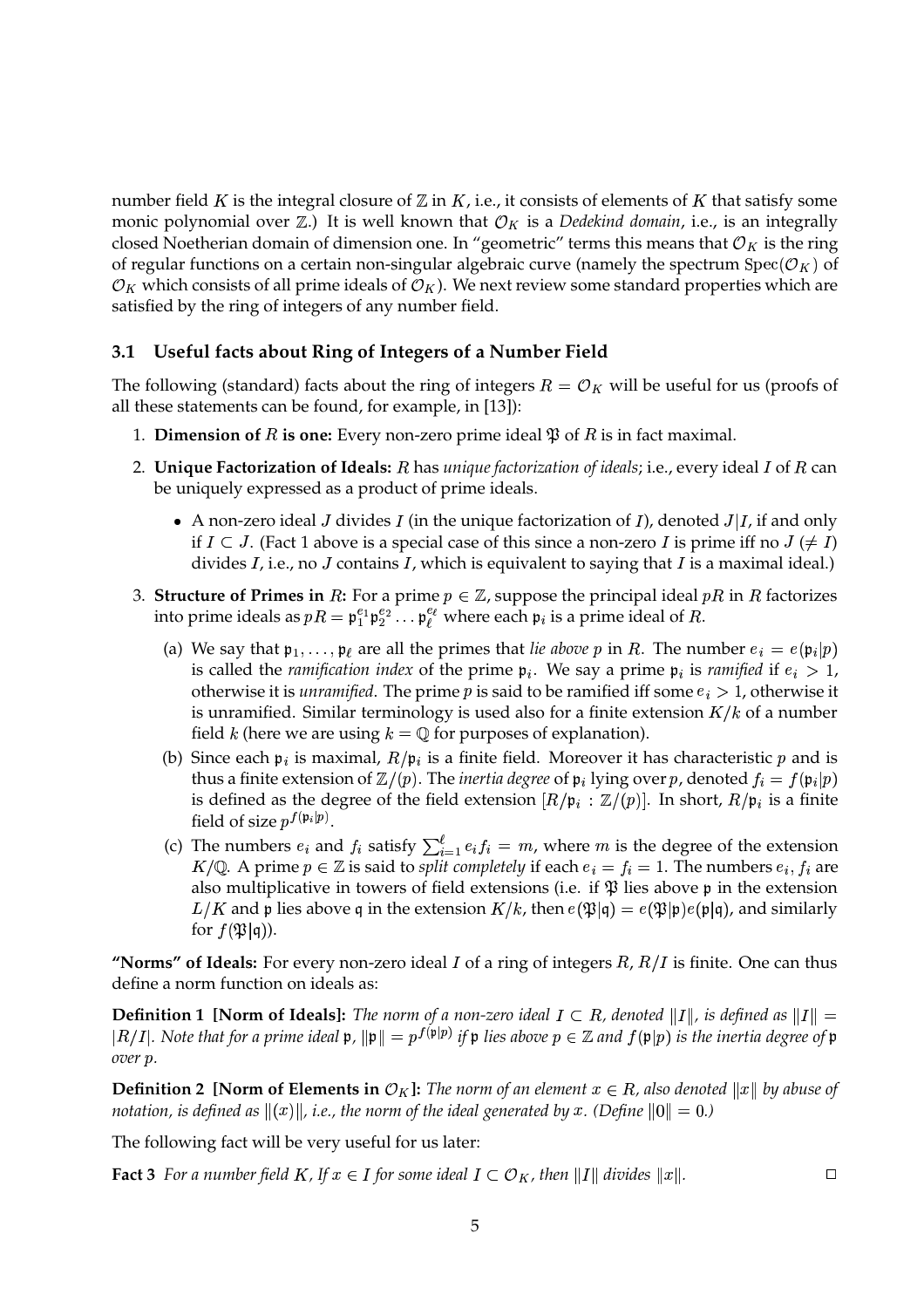### **3.2 Defining size of an element**

By Fact 3, it is tempting to define the size of an element f as size(f) =  $||f||$ . In fact, this satisfies one of the properties we required of size, namely that if  $m\neq 0$  has small size, then it cannot belong to several ideals  $I_i$ . Unfortunately, the other property we would like our size function to satisfy, namely size $(a-b)$  is "small" whenever size $(a)$  and size $(b)$  are both small, is not satisfied in general for all number fields by the definition size( $f$ ) =  $||f||$ . We thus need a different notion of size of an element, and to this end we first briefly review the theory of valuations of a number field.

### **3.2.1 Valuations of a Number Field**

In order to define the "right" notion of size or absolute value of an element of a number field, we want to appeal to the valuation-theoretic point of view of the theory of number fields. One prominent advantage of the valuation-theoretic perspective (compared to the ideal-theoretic treatment) is that the "archimedean" valuations bring into the picture the points at infinity as the "primes at infinity", and in this way achieve a perfect analogy with the function field case of algebraic geometry. We refer the reader to the book by Neukirch [15] for an excellent exposition of the valuation-theoretic approach to algebraic number theory.

**Definition 4** *A* **valuation** (also called **place**) of a field K is a function  $| \cdot | : K \to \mathbb{R}$  with the properties:<sup>3</sup>

- 1.  $|x| \geq 0$ , and  $|x| = 0 \Longleftrightarrow x = 0$
- 2.  $|xy| = |x||y|$
- 3. There exists a constant  $c \geq 1$  such that for all  $x, y \in K$ ,  $|x + y| \leq c \cdot \max\{|x|, |y|\}$  ("triangle *inequality").*

We tacitly exclude in the sequel the case where  $\vert \cdot \vert$  is the trivial valuation of K that satisfies  $|x|=1$  for all  $x\neq 0$ . Also, when Condition (3) above is met with any  $c\leq 2$ , then it is an easy exercise to show that in fact  $|x+y| \leq |x|+|y|$  for all  $x, y$ , which is the "familiar" triangle inequality. Two valuations  $\vert \vert_1$  and  $\vert \vert_2$  on *K* are said to be *equivalent* iff there exists a real number  $s > 0$  such that  $|x|_1 = |x|_2^s$  for all  $x \in K$ . (Whenever we refer to a valuation from now on, we implicitly mean any member of its equivalence class.)

**Definition 5** *A* **place** *of*  $K$  *is an equivalence class of valuations of*  $K$ *.* 

**Definition** 6 *A valuation* (place) | is called **non-archimedean** (or **ultrametric**) if  $|n|$  stays bounded for *all*  $n \in \mathbb{N}$ . Otherwise it is called **archimedean**. Alternatively, a valuation  $|$  is non-archimedean if and only if it satisfies the triangle inequality of Condition (3) above with  $c=1$ , i.e., if  $|x+y|\leq \max\{|x|,|y|\}$ *for all*  $x, y \in K$ *.* 

Examples: The absolute value defined on rational numbers is an example of an archimedean valuation on Q. If  $v_p(a/b)$  denotes the highest power of  $p$  that divided a rational number  $a/b$ , then  $|x|_p = p^{-v_p(x)}$  is a non-archimedean valuation on Q. The valuation  $|h| = e^{\deg(h)}$  is a nonarchimedean valuation on the field of rational functions  $\mathbb{Q}(X)$  over  $\mathbb{Q}$  (where the degree of a rational function  $h(x) = f(x)/g(x)$  where  $f,g \in \mathbb{Q}[X]$  is defined as  $\deg(f) - \deg(g).$ 

<sup>&</sup>lt;sup>2</sup>For example, let  $K = \mathbb{Q}(\alpha)$  where  $\alpha$  is a root of  $x^2 + Dx + 1 = 0$ . Then one can easily see that  $\|\alpha\| = 1$  (for example using Proposition 10) and of course  $||1|| = 1$ , but  $||\alpha - 1|| = D + 2$ , and thus  $||x - y||$  can be arbitrarily larger than both  $||x||$  and  $||y||$  even for quadratic extensions.

 $3$ Several textbooks call a "valuation" with these properties as an absolute value.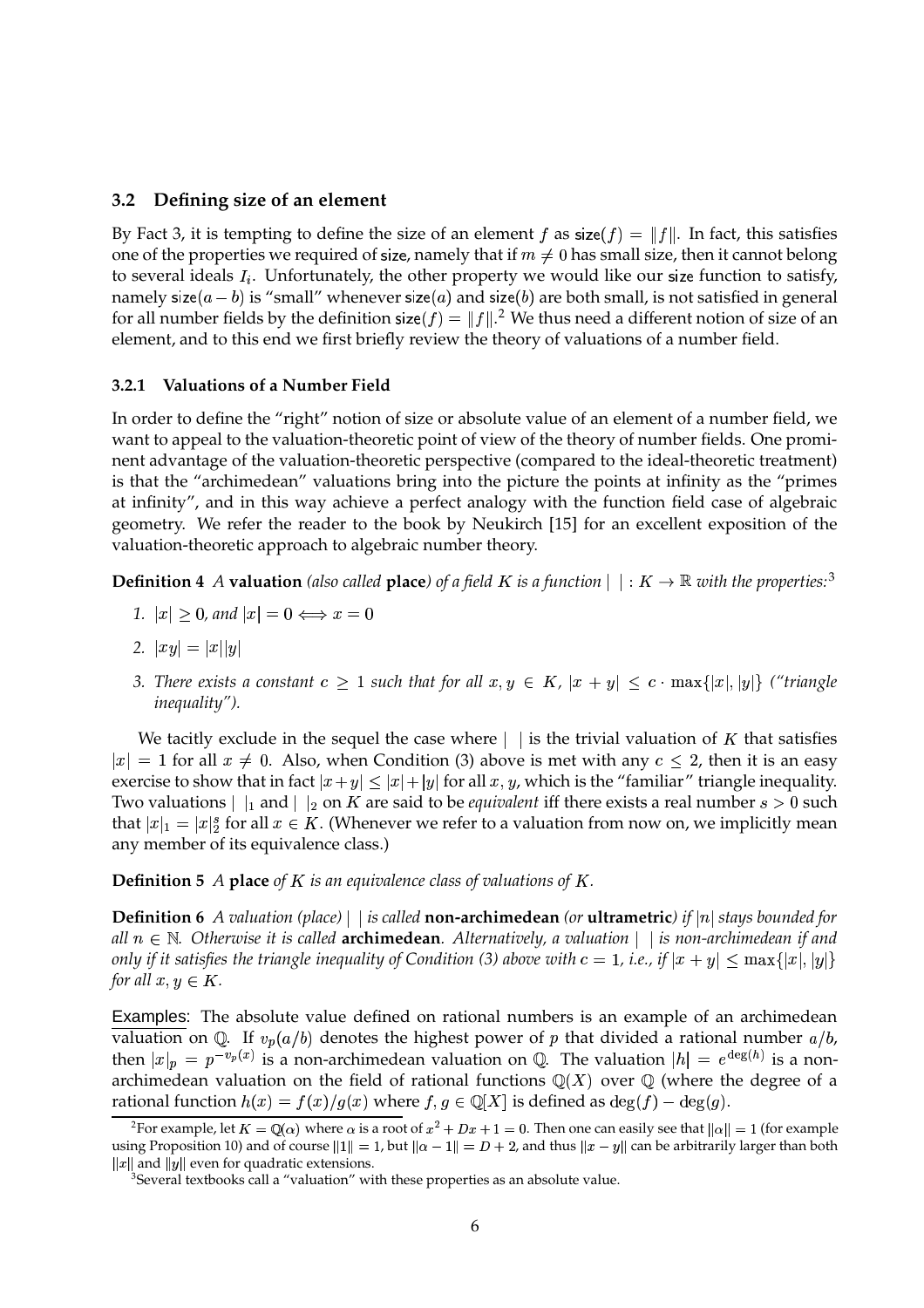One can define a non-archimedean valuation of the fraction field of any domain  $R$  based on any non-zero prime ideal of  $R$  (the trivial valuation  $|x|=1$  for all  $x\neq 0$  corresponds to the zero ideal), similar to the valuation  $|\ \ |_p$  defined on  $\mathbb Q$  above. In fact the non-zero prime ideals of the ring of integers  $\mathcal{O}_K$  of a number field K correspond precisely to the non-archimedean places of K, and are called the **finite places** of K. In addition, the archimedean valuations of K correspond to the **infinite** places of K. The infinite places are important objects in the study of number fields and we review them next.

**Remark:** Function fields (finite extensions of  $\mathbb{F}_q(t)$  where t is transcendental over  $\mathbb{F}_q$ ) have only non-archimedean valuations, and thus differ from number fields in this important respect. For purposes of defining AG-codes one does designate certain places of the function field as *infinite*, but these are non-archimedean places as well, and the distinction between finite and infinite places does not correspond to the dichotomy between non-archimedean and archimedean places.

### **3.2.2 Infinite places and a notion of "size"**

Let  $K/\mathbb{Q}$  be a field extension of degree  $[K : \mathbb{Q}] = m$ . Then there are *n* distinct field homomorphisms (called embeddings)  $\tau_i: K \to \mathbb{C}$  of the field K into  $\mathbb{C}$  which leave  $\mathbb Q$  fixed. Out of these let  $r$  of the embeddings be into the reals, say  $\tau_1,\ldots,\tau_r:K\to\mathbb R$ , and let the remaining  $2s=n-r$ embeddings be complex. We refer to this pair  $(r, s)$  as the *signature* of  $K$ . These 2s embeddings come in *s* pairs of complex conjugate non-real embeddings, say  $\sigma_j$ ,  $\bar{\sigma}_j$  :  $K \to \mathbb{C}$  for  $1 \leq j \leq s$ . The following fundamental result shows the correspondence between the archimedean valuations and the embeddings of  $K$  into  $\mathbb C$ .

**Fact** 7 There are precisely  $(r + s)$  infinite places (which we denote by  $q_1, q_2, \ldots, q_{r+s}$  throughout) of a *number field K that has signature*  $(r, s)$  (with  $r + 2s = [K : \mathbb{Q}]$ ). The r infinite places  $\mathsf{q}_1, \mathsf{q}_2, \ldots, \mathsf{q}_r$  $corresponding$  to the  $r$  real embeddings  $\tau_1, \ldots, \tau_r$  are given by the (archimedean) valuations  $|x|_{\mathfrak{q}_i} \stackrel{\text{def}}{=} |\tau_i(x)|$  $= |\tau_i(x)|$ for  $1 \leq i \leq r$  and the  $s$  infinite places  $\mathfrak{q}_{r+1}, \ldots, \mathfrak{q}_{r+s}$  corresponding to the  $s$  pairs of complex conjugate *embeddings*  $\sigma_j$  are given by  $|x|_{\mathfrak{q}_{r+i}} = |\sigma_j(x)|^2$ . *.* /

We now come to our definition of the size of an element  $x$  in a number field  $K$ .

**Definition 8 [Size]:** Let K be a number field with signature  $(r, s)$ . Let Let  $| \cdot |_{q_1}, | \cdot |_{q_2}, \ldots, | \cdot |_{q_r}$  be the archimedean valuations of x corresponding to the r real embeddings of K, and let  $| \; |_{\mathfrak{q}_{r+1}}, \ldots, | \; |_{\mathfrak{q}_{r+s}}$  be *the archimedean valuations of* , *corresponding to the complex conjugate embeddings of . The* size *of an element*  $x \in K$  *is defined as* 

$$
\mathsf{size}(x) \stackrel{\text{def}}{=} \sum_{i=1}^{r} |x|_{\mathsf{q}_1} + \sum_{i=1}^{s} 2\sqrt{|x|_{\mathsf{q}_{r+s}}} \,. \tag{1}
$$

The following shows an important property of the above definition of size( ) (which was lacking in the attempted definition size $(x) = \|x\|$ ):

**Lemma** 9 Let K be a number field with signature  $(r, s)$  and let  $a, b \in \mathcal{O}_K$ . Then  $\mathsf{size}(a - b) \leq \mathsf{size}(a) +$  $\mathsf{size}(b).$ 

**Proof:** The proof follows from the definition of size(x) and the (easy to check) facts that  $|x-y|_{\mathfrak{g}} \leq$  $|x|_q + |y|_q$  for the real infinite places  $q$  of K, and  $\sqrt{|x-y|_q} \le \sqrt{|x|_q} + \sqrt{|y|_q}$  for the complex (infinite) places of  $K$ .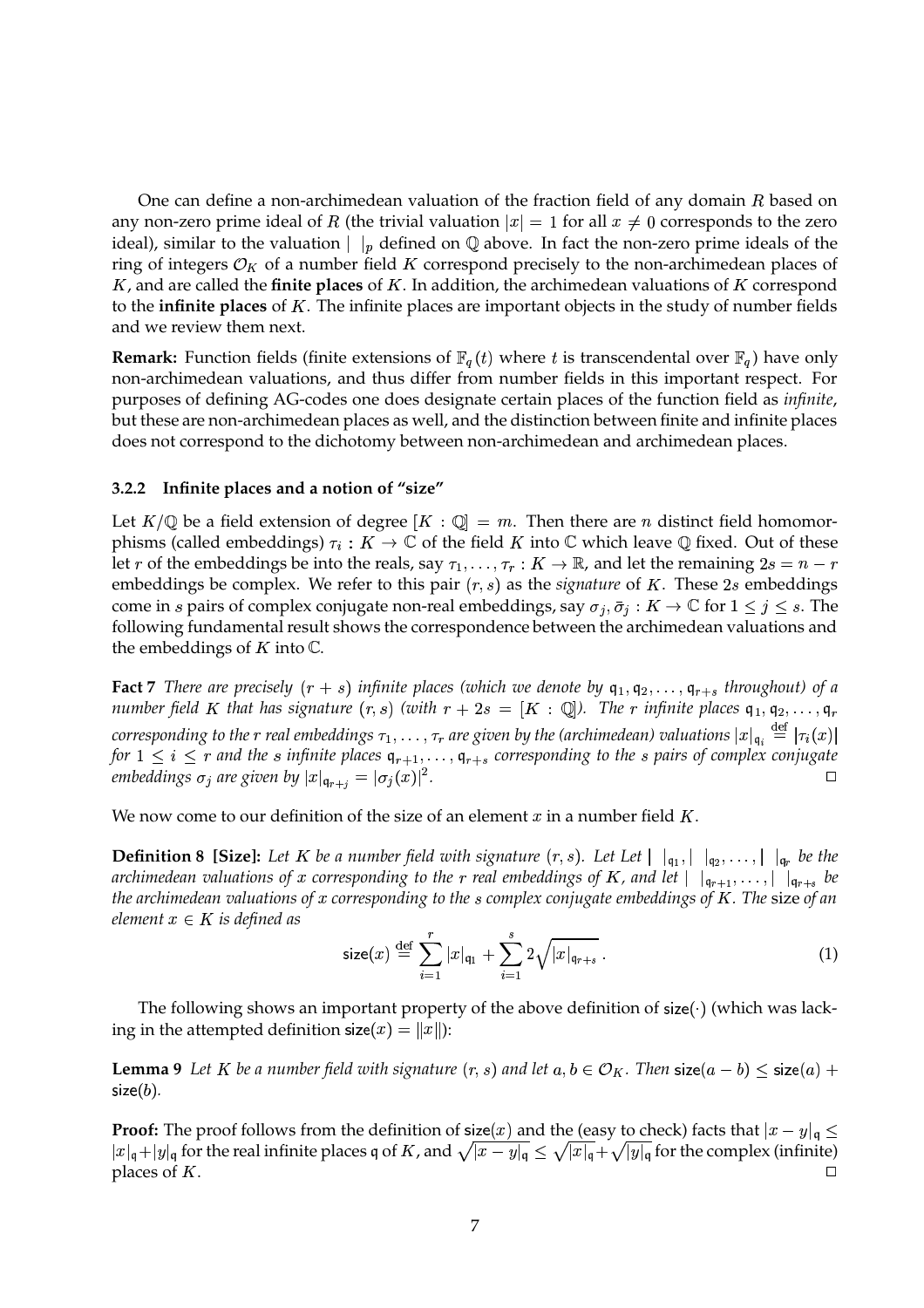The following central and important result (see any textbook, eg. [15], for a proof), relates the norm of an element (recall Definition 2) to its size, and is crucial for lower bounding the distance of the our codes.

**Proposition 10** *For a number field K and for any element*  $x \in O_K$  *in its ring of integers, we have* 

$$
\|x\|=|x|_{\mathfrak q_1}\cdot |x|_{\mathfrak q_2}\cdots |x|_{\mathfrak q_\ell},
$$

 $\alpha$  *vhere*  $\mathfrak{q}_1, \ldots, \mathfrak{q}_\ell$  are the archimedean (infinite) places of K .

Using the above, we get the following useful upper bound on  $\|x\|$  in terms of size( $x$ ).

**Lemma 11** For a number field K and any  $x \in \mathcal{O}_K$ , we have  $||x|| \leq (\frac{\text{size}(x)}{M})^M$ .  $\frac{\text{ce}(x)}{M}$ )<sup>M</sup>.

**Proof:** Let  $(r, s)$  be the signature of K. The claimed result follows using Equation (1), Proposition 10 and an application of the AM-GM inequality to the  $M$  numbers

$$
(|x|_{\mathfrak{q}_1},\ldots,|x|_{\mathfrak{q}_r},\sqrt{|x|_{\mathfrak{q}_{r+1}}},\sqrt{|x|_{\mathfrak{q}_{r+1}}},\ldots,\sqrt{|x|_{\mathfrak{q}_{r+s}}},\sqrt{|x|_{\mathfrak{q}_{r+s}}})
$$

The arithmetic mean of these numbers equals  $\frac{\text{size}(x)}{M}$  and  $\frac{\text{Re}(x)}{M}$  and their geometric mean equals  $||x||^{1/M}$ .  $\Box$ 

 ${\bf Corollary 12}$  Let  $K$  be a number field of degree  $[K:{\mathbb Q}]=M.$  If  $a,b\in {\mathcal O}_K$  are such that  ${\sf size}(a)\leq B$  and size(b)  $\leq B$  , then  $\|a-b\| \leq \left(\frac{2B}{M}\right)^M$  .

**Proof:** By Lemma 9, we have size $(a - b) \le 2B$ , and using Lemma 11, we get  $\|a - b\| \le (\frac{2B}{M})^M$ .  $\Box$ .

### **3.3 The code construction**

For the rest of this section, let  $K$  be a number field of degree  $[K:\mathbb{Q}]=M$  and signature  $(r,s).$ A number field code (NF-code for short)  $C = C_K$ , based on a number field K, has parameters  $(n, \mathfrak{p}_1, \mathfrak{p}_2, \ldots, \mathfrak{p}_n; B)$  where  $n$  is the blocklength of the code,  $\mathfrak{p}_1, \mathfrak{p}_2, \ldots, \mathfrak{p}_n$  are distinct (non-zero) prime ideals of  $\mathcal{O}_K$ , and B is a positive real. The  $i^{\text{th}}$  position of the code C is defined over an alphabet of size  $\|\frak{p}_i\|$  for  $1\leq i\leq n$ ; let us assume w.l.o.g that  $\|\frak{p}_1\|\leq \|\frak{p}_2\|\leq \cdots \leq \|\frak{p}_n\|.$ 

We are now almost in a position to define our code  $C = C_K$ , but for a technical reason that will become clear in Section 3.5, we will need to define the code with one extra "shift" parameter  $\mathbf{z} \in \mathbb{R}^r \times \mathbb{C}^s$ . Given such a  $\mathbf{z} = \langle z_1, z_2, \ldots, z_{r+s} \rangle$  with  $z_i \in \mathbb{R}$  for  $1 \leq i \leq r$  and  $z_j \in \mathbb{C}$  for  $r < j \leq r + s$ , the **z**-shifted size size<sub>z</sub> $(x)$  of  $x \in \mathcal{O}_K$  is defined as follows. Let  $\tau_1, \ldots, \tau_r$  be the embeddings  $K \to \mathbb{R}$ , and let  $\sigma_j$ ,  $1 \leq j \leq s$ , be the non-conjugate complex embeddings  $K \to \mathbb{C}$ . For  $i=1,2,\ldots,r$ , define  $a_i^{(x)}=|\tau_i(x)-z_i|$ , and for  $1\geq j\leq s$ , define  $b_i^{(x)}=|\sigma_j(x)-z_{r+j}|^2$ . (Thus the archimedean valuations are just "shifted" with respect to **z**.) Now define

$$
\text{size}_{\mathbf{z}}(x) = \sum_{i=1}^{r} a_i^{(x)} + \sum_{j=1}^{s} 2\sqrt{b_j^{(x)}}
$$
(2)

**Lemma 13** Let  $K$  be a number field of signature  $(r, s)$ , with  $[K : \mathbb{Q}] = r + 2s = M$ , and  $\mathbf{z} \in \mathbb{R}^r \times \mathbb{C}^s$ . If  $a,b\in \mathcal{O}_K$  are such that  $\textsf{size}_{\mathbf{z}}(a)\leq B$  and  $\textsf{size}_{\mathbf{z}}(b)\leq B$ , then  $\|a-b\|\leq \left(\frac{2B}{M}\right)^M$ .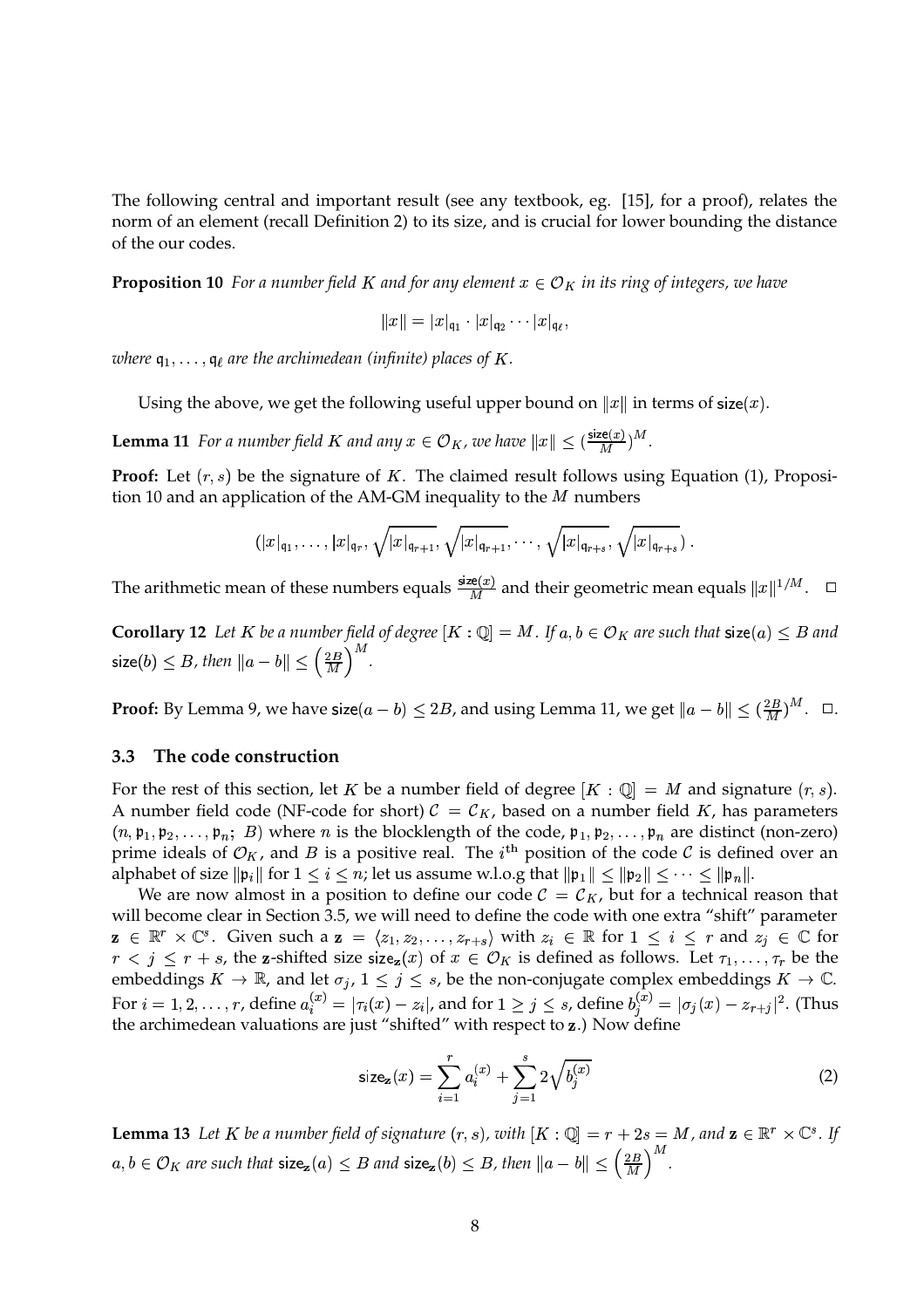**Proof:** One can show, similarly to Lemma 9, that if size $_{\mathbf{z}}(a) \leq B$  and size $_{\mathbf{z}}(b) \leq B$ , then size $(a-b) \leq$ 2B. The proof then follows using Lemma 11.

We now formally specify our code construction with the "shift parameter" added in.

**Definition 14** The code  $C = C_K$  based on a number field K with parameters  $(n, \mathfrak{p}_1, \mathfrak{p}_2, \ldots, \mathfrak{p}_n; B; \mathbf{z})$ *is defined as follows. The message set of C is*  $\{m \in \mathcal{O}_K : \mathsf{size}_\mathbf{z}(m) \leq B\}$ *. The encoding function is*  $\mathsf{Enc}_{\mathcal{C}}(m) = \langle m/\mathfrak{p}_1, m/\mathfrak{p}_2, \ldots, m/\mathfrak{p}_n \rangle.$ 

**Remark:** By our definition of size, the message space of our code corresponds to a high-dimensional "octahedron". This is a natural choice since it is amenable to a statement like Lemma 13, and also gives more messages than if we chose, say, a "cube" for the message space.

### **3.4 Distance of the code**

We now estimate the distance of the code. If  $\mathsf{Enc}_{\mathcal{C}}(m_1)$  and  $\mathsf{Enc}_{\mathcal{C}}(m_2)$  agree in t places, say  $1 \leq$  $i_1 < i_2 < \cdots < i_t \leq n$ , then  $m_1 - m_2 \in \mathfrak{p}_{i_1} \cdots \mathfrak{p}_{i_t}$ .  $\mathfrak{p}_i \cdots \mathfrak{p}_{i_t}$ . By Fact 3 and the ordering of the  $\mathfrak{p}_i$ 's in increasing order of norm, we get  $\|m_1 - m_2\| \ge \prod_{i=1}^t \|\mathfrak{p}_i\|.$  On the other hand, by Lemma 13, we have  $\|m_1-m_2\|\leq (2B/M)^M.$  Thus if  $\prod_{i=1}^t\|\mathfrak{p}_i\|> (2B/M)^M$ , then we must have  $m_1=m_2$ , and thus two distinct codewords can agree in at most  $(t-1)$  places. We have thus shown the following:

**Lemma 15** For a number field code  $C = C_K$  based on a field K with  $[K : \mathbb{Q}] = M$  with parameters  $(n, \mathfrak{p}_1, \mathfrak{p}_2, \ldots, \mathfrak{p}_n; B; \mathbf{z})$ , if  $t \ (1 \leq t \leq n)$  is such that  $\|\mathfrak{p}_1\| \times \|\mathfrak{p}_2\| \cdots \times \|\mathfrak{p}_t\| > (2B/M)^M$ , then the  $d$ *istance*  $d(\mathcal{C})$  *of*  $\mathcal C$  *is* at least  $(n-t+1).$  *In particular,* 

$$
d(\mathcal{C}) > n - \frac{M \log \left( 2B/M \right)}{\log \|\mathfrak{p}_1\|} \, . \qquad \qquad \Box
$$

### **3.5 The Rate of the Code**

To estimate the rate of the code we need a lower bound (or good estimate) of the number of elements  $x$  of  $\mathcal{O}_K$  with size $_{\mathbf{z}}(x)\leq B.$  The key quantity in such a lower bound is the discriminant of a number field.

Discriminant: Given a number field K of degree M with M embeddings  $\zeta_1,\ldots,\zeta_M: K \to \mathbb{C}$ , the *discriminant* of any M-tuple of elements  $\alpha_1, \ldots, \alpha_M \in K$ , denoted disc $(\alpha_1, \ldots, \alpha_M)$ , is defined as the square of the determinant of the  $M \times M$  matrix having  $\zeta_i(\alpha_j)$  as its  $(i, j)$ <sup>th</sup> entry. disc $(\alpha_1,\ldots,\alpha_M)\in\mathbb{Q}$  and if  $\alpha_i\in\mathcal{O}_K$ , then disc $(\alpha_1,\ldots,\alpha_M)\in\mathbb{Z}.$  The discriminant of  $K$ , denoted  $D_K$ , is defined as disc $(\beta_1,\ldots,\beta_M)$  where  $\beta_1,\ldots,\beta_M$  is *any* integral basis of  $\mathcal{O}_K$  over  $\mathbb Z$  ( $\mathcal{O}_K$  is a free abelian group of rank  $M$  and one can show the choice of basis does not matter in the definition of the discriminant). Lastly, the root discriminant of  $K$ , denoted rd $_K$ , is defined as  $|D_K|^{1/M}.$ 

**Proposition 16 ([9])** For any number field K with signature  $(r, s)$  and discriminant  $D_K$ , and any  $B \in$  $\mathbb{R}_+$  , there exists a  $\mathbf{z} \in \mathbb{R}^r \times \mathbb{C}^s$  , such that

$$
\left| \{ x \in \mathcal{O}_K : \text{size}_{\mathbf{z}}(x) \leq B \} \right| \geq \frac{2^r \pi^s}{\sqrt{|D_K|}} \frac{B^M}{M!} \,. \tag{3}
$$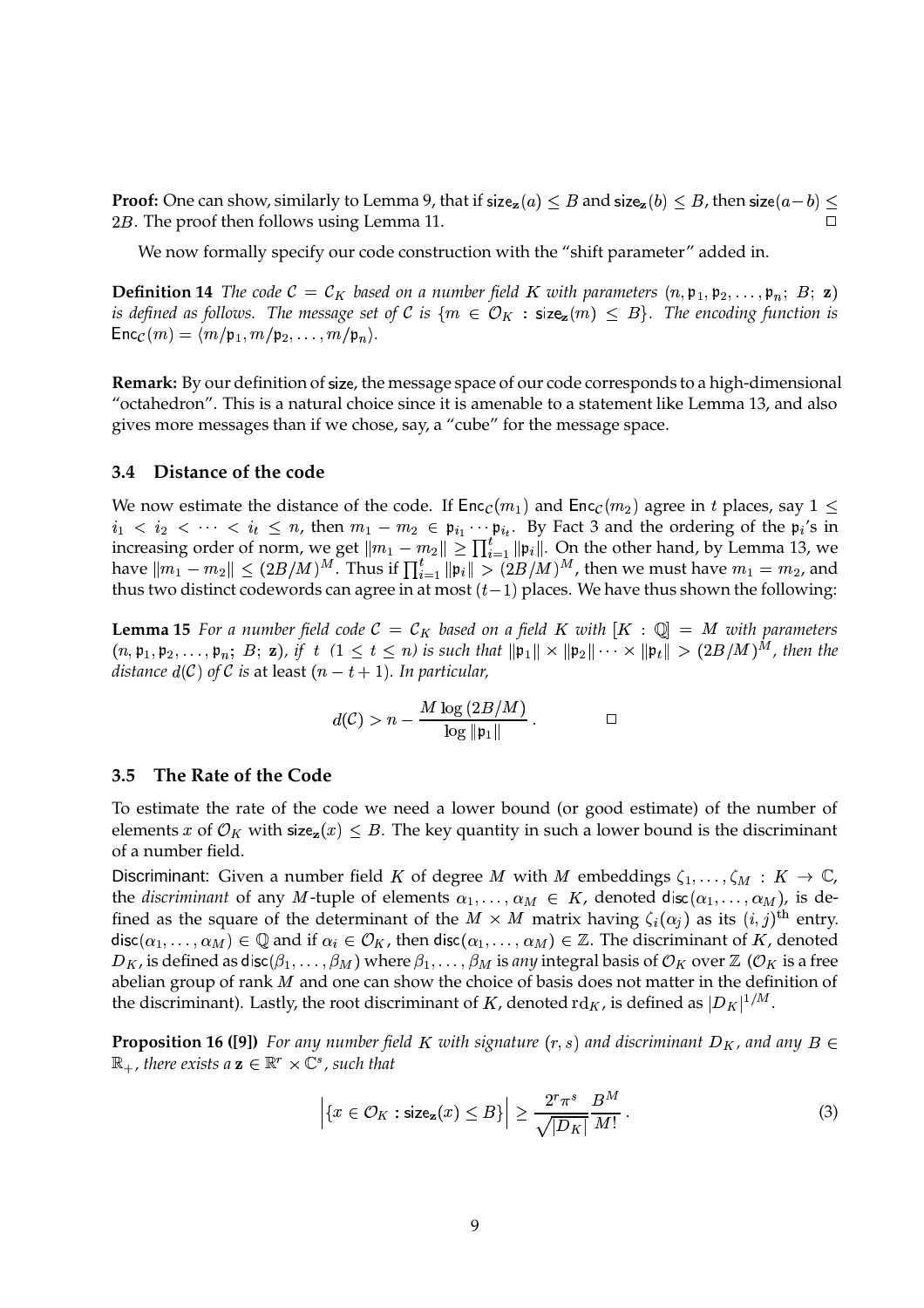**Proof:** A proof of a similar result appears in [9]; we reproduce the proof here for completeness. The proof uses geometric arguments. Let  $M = r + 2s$  be the degree  $[K:\mathbb{Q}]$ . Consider the mapping  $\rho: K \to \mathbb{R}^M$  defined by  $\alpha \mapsto (\tau_1(\alpha), \ldots, \tau_r(\alpha), \text{Re}[\sigma_1(\alpha)], \text{Im}[\sigma_1(\alpha)], \ldots, \text{Re}[\sigma_s(\alpha)], \text{Im}[\sigma_s(\alpha)]).$  This maps  $\mathcal{O}_K$  onto an n-dimensional lattice  $\Lambda_\mathbb{R}$  whose fundamental parallelotope, denote it by F, has volume vol $(F) = 2^{-s}\sqrt{|D_K|}$  (cf. [13]). For convenience let us identify  $\mathcal{O}_K$  with its image  $\Lambda_\mathbb{R} \subset \mathbb{R}^M$ . The image of the set  $S = \{x \in \mathcal{O}_K : \mathsf{size}(x) \leq B\}$  under the mapping  $\rho$  lies within a set  $U \subset \mathbb{R}^M$  where  $U = \{(x_1, \ldots, x_M) : |x_1| + \ldots |x_r| + \sum_{i=1}^s 2\sqrt{x_{r+2i-1}^2 + x_{r+2i}^2} \leq B\}$ . The volume of U, vol $(U)$ , equals  $2^r (\frac{\pi}{2})^s \frac{B^M}{M!}$  (see for example [13]), and thus we expect roughly  $\frac{vol(U)}{vol(E)}$  =  $\frac{1}{\Gamma(F)} =$  $\frac{1}{\sqrt{2}}$   $\cdot$   $2^r \pi^s \frac{B^m}{M}$  elements in the set S. However the error term can dominate, and thus we use an averaging argument from [9] by allowing a "shift"  $\mathbf{y} \in \mathbb{R}^r \times \mathbb{C}^s \simeq \mathbb{R}^M$  .

Let  $\chi:\mathbb{R}^M\to\{0,1\}$  denote the characteristic function of  $U.$  We then have:

$$
\int_{\mathbf{y}\in F} |(\mathbf{y} + U) \cap \mathcal{O}_K| d\mathbf{y} = \sum_{\mathbf{x}\in \mathcal{O}_K} \int_{\mathbf{y}\in F} \chi(\mathbf{x} - \mathbf{y}) d\mathbf{y} = \sum_{\mathbf{x}\in \mathcal{O}_K} \int_{\mathbf{y}\in \mathbf{x} - F} \chi(\mathbf{y}) d\mathbf{y}
$$
\n
$$
= \int_{\mathbf{y}\in \mathbb{R}^M} \chi(\mathbf{y}) d\mathbf{y} = \text{vol}(U)
$$
\n
$$
= \int_{\mathbf{y}\in F} \frac{\text{vol}(U)}{\text{vol}(F)} d\mathbf{y},
$$

where we have used the fact that  $\mathbb{R}^M$  is the disjoint union of the sets  $\mathbf{x} - F$ , for  $\mathbf{x} \in \mathcal{O}_K$ . Hence there must exist a  $y \in F$  such that  $|(y+U) \cap \mathcal{O}_K| \geq \frac{\text{vol}(U)}{\text{vol}(F)} = \frac{2}{3}$  $\overline{\phantom{a}}$  $\frac{\mathrm{I}(U)}{\mathrm{I}(\mathrm{F})} = \frac{2^r (\pi)^s B^M}{M! \sqrt{|D_K|}}$ , as desired. , as desired.  $\Box$ 

The following proposition records the quantitative parameters (rate and distance) of the NF-code construction we gave in Section 3.3. (All logarithms are to the base 2.)

**Proposition 17** Let K be a number field of degree  $[K : \mathbb{Q}] = M$  and signature  $(r, s)$ . Let  $\mathcal{C} = \mathcal{C}_K$  be a  $n$  *umber field code defined with parameters*  $(n, \mathfrak{p}_1, \mathfrak{p}_2, \ldots, \mathfrak{p}_n; B; \mathbf{z})$  *with*  $\|\mathfrak{p}_1\| \leq \cdots \leq \|\mathfrak{p}_n\|$ . Then there exists a choice of the "shift"  $\bf z$  for which the rate  $R(\mathcal{C})$  of  $\mathcal C$  is at least

$$
\frac{\log\left(2^r \pi^s B^M\right) - \log M! - \log \sqrt{|D_K|}}{\log \|\mathfrak{p}_n\|}
$$

and the distance  $d(C)$  of  $C$  is greater than  $n - \frac{M \log{(2B/M)}}{\log \| \mathfrak{p}_1 \|}$ . In particular we have

$$
R(\mathcal{C}) > \frac{(n-d)\log \|\mathfrak{p}_1\| + s \log(\pi/4) + M \log e - M \log \sqrt{\mathrm{rd}_K} - \log 3M}{\log \|\mathfrak{p}_n\|}.
$$

**Proof:** The proof follows easily from Lemma 15 and Proposition 16, and using Stirling's approximation that  $M! \simeq \sqrt{2\pi M} (\frac{M}{e})^M \leq 3M (\frac{M}{e})^M$  for all  $M \geq 1$ .

# **4 Constructing an asymptotically good code**

By Proposition 17, in order to have good rate, one would like to define codes based on number fields K with small root discriminant  $\mathrm{rd}_K$ . In addition, in order to define a code of blocklength *n* over a alphabet of size q, we need  $\mathcal{O}_K$  to have *n* prime ideals of norm at most q. In particular,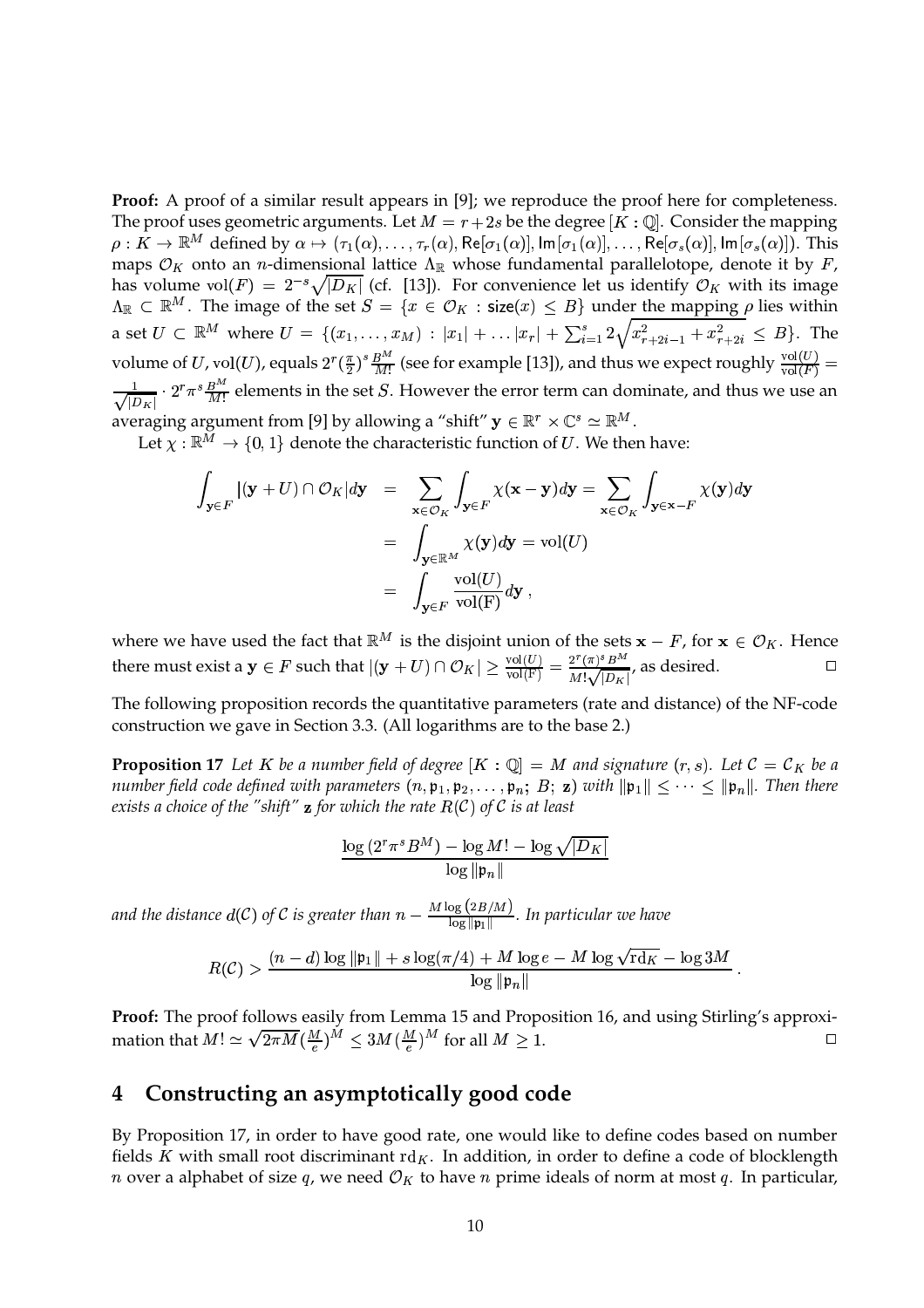if one hopes to construct a family of asymptotically good codes over an alphabet of size  $q$  based on this approach, then one needs a family of number fields  $\{K_n\}$  such that  $K_n$  has small root discriminant (the best one can hope for is of the form  $c$  for some constant  $c$  by existing lower bounds on the discriminant, see the survey [16]) and has  $\Omega([K_n:\mathbb{Q}])$  prime ideals of norm at most q. Constructions of sequences of number fields with bounded root discriminant are obtained in the literature using the existence of infinite Hilbert class field towers for some number fields, and we next review some results and terminology from class field theory that will be necessary for our number field constructions.

### **4.1 Class Fields: Definitions**

We will quickly review the basic notation: a finite extension  $K/k$  of number fields is (i) *unramified* if no place (including the infinite ones: i.e. real places stay real) of  $k$  is ramified in  $K$  (this implies disc $(K/k) = (1)$ ); (ii) *abelian* if  $K/k$  is Galois with abelian Galois group; (iii) a p-extension if  $K/k$  is Galois with  $[K : k]$  a power of  $p$ .

**Definition 18 [-Hilbert class field]:** *For any number field* /*, the maximal unramified abelian extension*  $k^1$  of  $k$  is known to be finite and is called the Hilbert class field (or simply class field) of  $k$ . For a prime  $p$ , *the maximal -extension of* / *contained in* / <sup>8</sup> *is called the* Hilbert -class field *(or simply -class field) of* /*.*

**Definition 19** [p-Class field tower]: For any number field  $k$ , the (Hilbert) class field tower of  $k$  is the sequence of fields:  $k_0=k; \, k_1=k^1$  is the class field of  $k;$  and for  $i\,\geq\,2, \, k_i=(k_{i-1})^1$  is the class field of  $k_{i-1}.$  The tower terminates at  $i$  if  $k_i$  has trivial class group (and thus has as class field  $k_i$  itself); the tower is infinite if it does not terminate at any i. The p-class field tower of k is defined similarly by repeatedly *taking -class fields starting at* /*.*

**Remark:** Each  $k_i$  in the tower will be an unramified Galois extension of  $k$  but need not be an abelian extension of  $k$ .

# **4.2 Class field towers with specified primes splitting completely**

An important property of class field towers (or  $p$ -class field towers) is that root discriminant  $\mathrm{rd}(k_i)$ remains fixed all the way up the tower (since all extensions are unramified) and thus an infinite tower gives us an infinite sequence of function fields with bounded root discriminant, which is useful for us in constructing an infinite family of good number field codes. But we also need an infinite tower of number fields which have several prime ideals of small norm, and this can be achieved if  $K$  has an infinite class field tower in which certain prime ideals of  $K$  of small norm that split completely all the way up the tower. To study the existence of such towers we now define the notion of class field towers with the added constraint that a set of specified primes split completely.

**Definition 20 [T-decomposing** p-Class Field]: For any number field k and a set of primes T (of  $\mathcal{O}_k$ ), the maximal unramified abelian p-extension of  $k$  in which every prime in  $T$  splits completely, denoted  $k_p^T$ , *is* called the T-decomposing p-class field of k.

**Definition 21** [T-decomposing p-Class Field Tower]: For any number field k and a set of primes T, *the -decomposing -class field tower of* / *is obtained by repeatedly taking -decomposing -class fields: It* is the sequence of fields  $k_0 = k$ ,  $k_1 = k_p^T$  and for  $i \geq 2$ ,  $k_i = (k_{i-1})_p^{T_{i-1}}$ , where  $T_i$  is the set of primes in  $k_i$ *lying above . We say that* / *has an infinite -decomposing -class field tower if*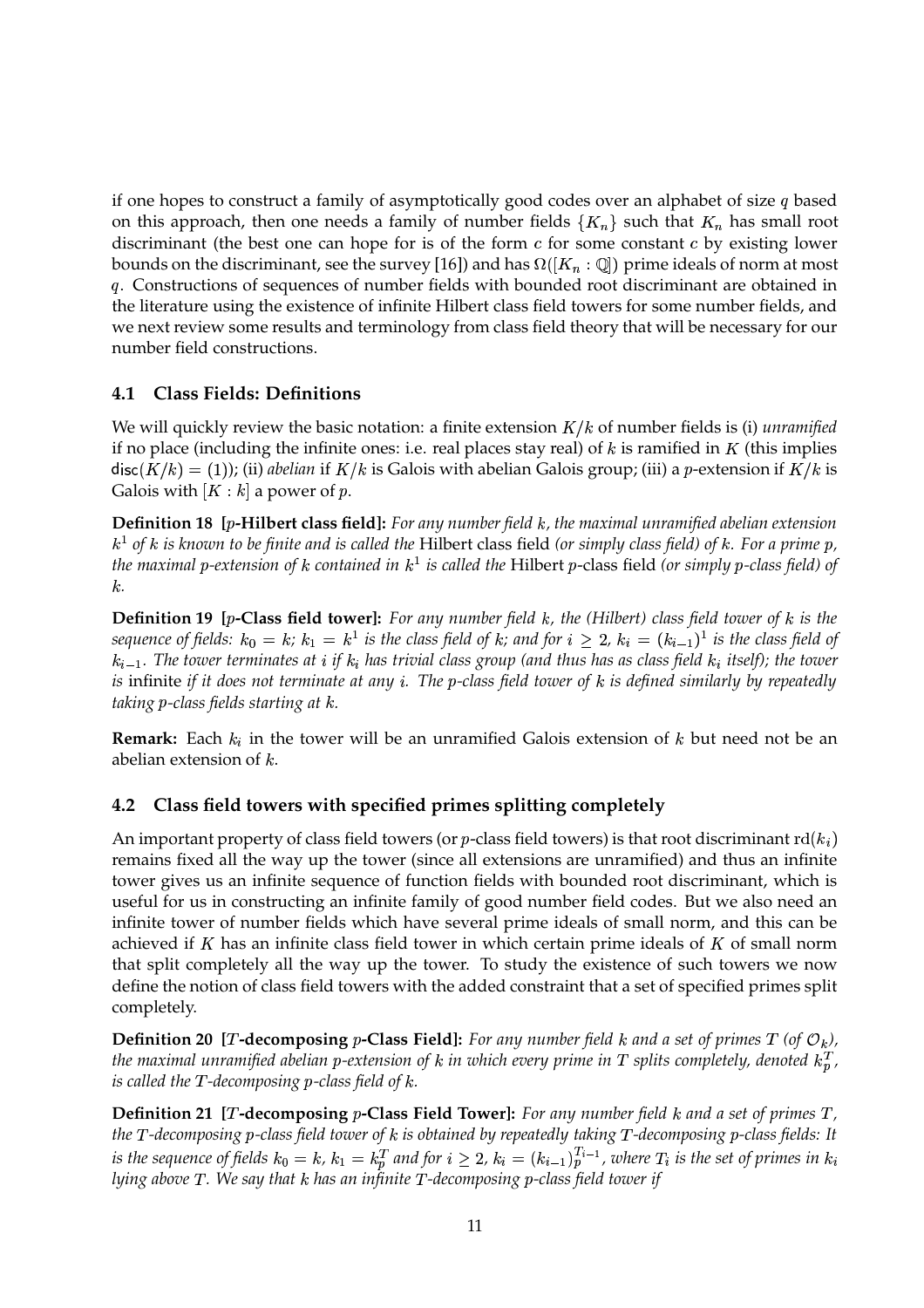Our goal is now to find a number field  $K$  (with a not too large root discriminant) and a set of primes  $T$  of small norm in  $K$ , such that  $K$  has an infinite  $T$ -decomposing  $p$ -class field tower. We now review the basic approach behind construction of such class field towers, and will then plug in values to get a specific construction.

### **4.3 The Construction Approach**

The basic approach behind constructing number fields  $K$  with infinite class field towers is the Golod-Šafarevič theory [4] (cf. [17]) which gives a sufficient condition for the infinitude of the  $p$ -class field tower of a number field based on lower bounds on the  $p$ -rank of the ideal class group of  $K$ . For our purposes, it suffices to use the following result which gives a specific sufficient condition for quadratic extensions to have infinite 2-class field towers with certain added splitting constraints. This result appears as Corollary 6.2 in [21] and is proved using techniques which also appear in related works like [11, 8].

**Proposition 22 ([21])** Let  $P = \{p_1, \ldots, p_s\}$  and  $Q = \{q_1, \ldots, q_r\}$  be disjoint sets of primes. Consider a imaginary quadratic extension  $K/\mathbb{Q}$  that is ramified exactly at those primes in Q. Let T be the set of primes *ideals of*  $\mathcal{O}_K$  *that lie above the primes in*  $P$  *, and let*  $|T|=t.$  *Suppose further that* 

$$
r \ge 3 + t - s + 2\sqrt{2 + t} \tag{4}
$$

*Then has an infinite -decomposing -class field tower.*

The above is a very useful proposition and we believe plugging in specific values into it will lead to many asymptotically good number field code constructions. In the next two subsections, our aim is to present concrete examples of code constructions based on the above proposition and we therefore focus on a specific setting of parameters which will lead to an asymptotically good code over a reasonably small alphabet.

### **4.4 Specific Constructions**

We now apply Proposition 22 to get a specific construction of a number field with an infinite 2-class field tower.

**Lemma 23** Let  $d = 3 \cdot 5 \cdot 7 \cdot 11 \cdot 13 \cdot 17 \cdot 19 = 4849845$ , and let  $K = \mathbb{Q}(\sqrt{-d})$ . Then:

- *(i)*  $\text{rd}_K = \sqrt{4d} \simeq 4404.4727$
- *(ii)*  $\mathcal{O}_K$  *has a set*  $T$  *of two prime ideals of norm* 29.
- *(iii) has an infinite -decomposing -class field tower.*

**Proof:** Since  $-d \equiv 3 \pmod{4}$ , the discriminant of K equals 4d (see for example [13]), and thus  $\text{rd}_K = \sqrt{|D_K|} = \sqrt{4d}$  proving Part (i). Part (ii) follows since one can check that  $-d$  is a quadratic residue modulo 29 and therefore the prime 29 splits into two prime ideals (each of which has norm 29) in the quadratic extension  $\mathbb{Q}(\sqrt{-d})/\mathbb{Q}$ .

To prove Part (iii), note that there are 8 primes (namely those dividing  $\vert D_K\vert=4d$ ) that are ramified in the extension  $K/\mathbb{Q}$ . Let us apply Proposition 22 to  $K/\mathbb{Q}$  with  $Q = \{2,3,5,7,11,13,17,19\}$ and  $P = \{29\}$ . The prime 29 splits into a set  $T$  of two primes in  $K/{\mathbb Q}$ , we thus have  $r = 8$ ,  $s = 1$ and  $t=2$  in Proposition 22. Since these values satisfy Condition (4), we conclude that  $K$  has an infinite  $T$ -decomposing 2-class field tower.  $\Box$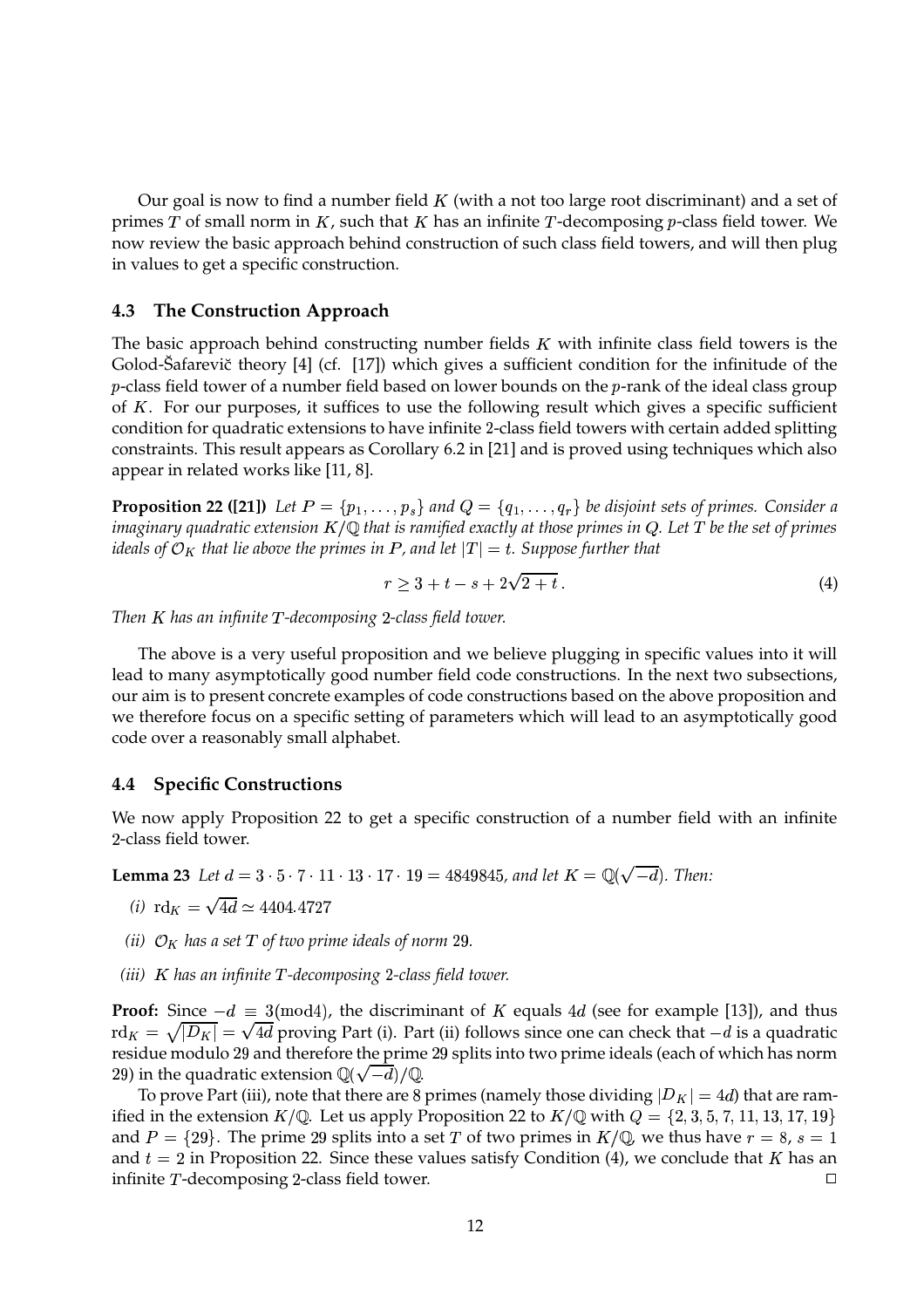### **4.5 Obtaining an asymptotically good number field code**

Let  $K_0 = K$  be the number field from the previous section. Let  $K_0 \subset K_1 \subset K_2 \subset \cdots$  be the (infinite)  $T$ -decomposing 2-class field tower of  $K_0.$  We construct a family of codes  $\mathcal{C}_n$  based on the number fields  $K_n$  below.

Fix an  $n$  and let  $[K_n:\mathbb{Q}]=M$  (note that  $M$  will be a power of 2 but this will not be important for us). Since  $K_n$  is totally complex, the signature of  $K_n$  is  $(0, M/2)$ . By Lemma 23, the prime 29  $s$ plits completely in the extension  $K_n/{\mathbb Q}$  and thus  ${\mathcal O}_{K_n}$  has  $M$  prime ideals, say  $\mathfrak{p}_1,\mathfrak{p}_2,\ldots,\mathfrak{p}_M$ , each of norm 29.

Now consider the code  $\mathcal{C}_n$  (defined as in Section 3.3) based on  $K_n$  with parameters  $(M, \mathfrak{p}_1, \dots, \mathfrak{p}_M;$   $B;$   $\mathbf{z})$ where  $B=c_0M$  for some some constant  $c_0>0$  to be specified later, and  $\mathbf{z}\in\mathbb{C}^{M/2}$  is a "shift parameter" as guaranteed by Proposition 16. Now let us analyze the parameters of this code family  $\{\mathcal{C}_n\}_{n\geq 0}$ . Define the *designed distance* of the code  $\mathcal{C}_n$  to be

$$
d'(\mathcal{C}_n) = M - \frac{M \log(2c_0)}{\log 29}.
$$
\n
$$
(5)
$$

Then, by Proposition 17, the distance of the code  $d(C_n)$  is at least  $d'(C_n)$ , and the rate of the code  $R(\mathcal{C}_n)$  is greater than

$$
M - d'(\mathcal{C}_n) - \frac{M}{\log 29} \cdot \log \left( \frac{2}{e} \sqrt{\frac{\operatorname{rd}_{K_n}}{\pi}} \right) - \frac{\log 3M}{\log 29} \,. \tag{6}
$$

Combining Equations (5) and (6) above and using  $\mathrm{rd}_{K_n} = \mathrm{rd}_K = 4404.4727$ , we obtain, in the limit of large  $M \to \infty$ ,

$$
\frac{R(\mathcal{C}_n)}{M} \ge 1 - \frac{d'(\mathcal{C}_n)}{M} - \frac{\log 27.55}{\log 29} > 0.015 - \frac{d'(\mathcal{C}_n)}{M} \,. \tag{7}
$$

Thus if  $\frac{d'(C_n)}{M} \leq 0.015$ , we can get asymptotically good codes. By Equation (5) this will be the case if  $c_0$   $>$   $\,29^{0.985}/2$ , or if  $c_0$   $\geq\,13.79.$  Also we must have  $c_0$   $<$   $\,29/2\,=\,14.5$  in order to have  $\cdots$   $\cdots$  $C(\mathcal{C}_n)/M > 0$ . By varying  $c_0$  in this range (13.79  $\leq c_0 < 14.5$ ), we can achieve asymptotically good codes over an alphabet of size 29 for any value of relative distance  $\delta$  in the range  $0 < \delta \leq 0.015$ . We have thus proved the following:

**Theorem 24** *There exist asymptotically good families of number field codes. In particular, such codes exist*  $\sigma$ *over* GF(29).

By allowing larger alphabet sizes, we can construct asymptotically codes using class field towers of the above field  $\mathbb{Q}(\sqrt{-d})$ , for much larger relative distances than the  $0.015$  we achieve above. In fact, we can get arbitrarily close to the singleton bound  $(1 - \delta)$  by picking a sufficiently large alphabet size. Our goal above was mainly to minimize the alphabet size for which we could get asymptotically good number field codes.

### **4.6 Asymptotically good codes over a smaller alphabet**

If we stick to encoding using only prime ideals that lie above a single prime integer, then it appears that reducing the alphabet size further will be difficult (see, however, the remark following Theorem 26). This is because to have an infinite class field tower in which a prime (in  $\mathbb{Z}$ ) splits all the way up, current techniques seem to require ramification of at least places and the resulting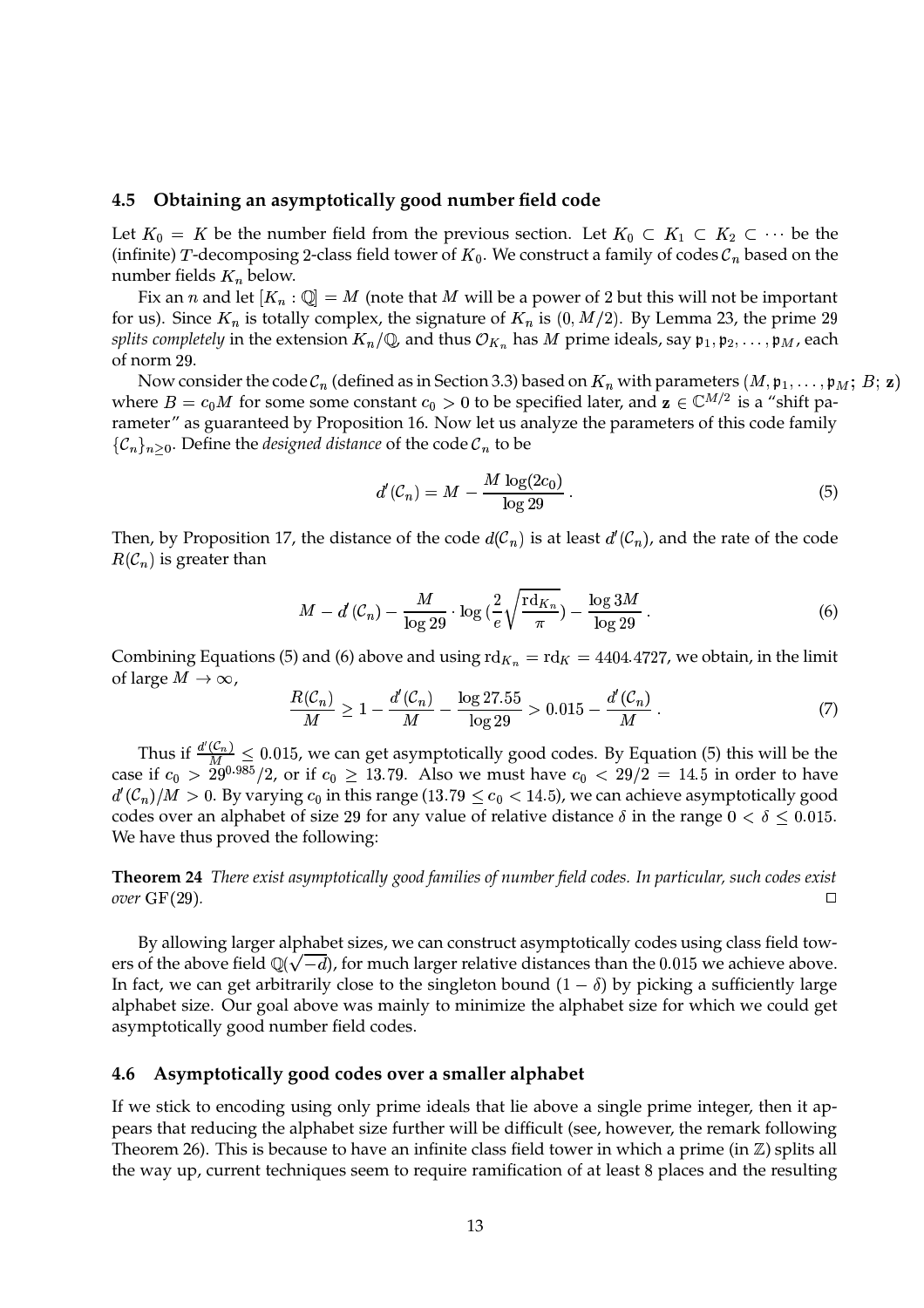discriminant is then at least as large as our choice in Lemma 23, which in turn seems to necessitate an alphabet size of at least 29. However, since NF-codes are not linear in general, there is no reason to avoid codes defined by using prime ideals of different norms, and indeed this way we are able to get asymptotically good codes over an even smaller alphabet (specifically  $GF(19)$ ). We sketch this construction below.

**Lemma** 25 Let  $d' = 3 \cdot 5 \cdot 7 \cdot 11 \cdot 13 \cdot 23 \cdot 29 \cdot 37 \cdot 41$ , and let  $K' = \mathbb{Q}(\sqrt{-d'})$ . Then:

- *(i)*  $\text{rd}_{K'} = \sqrt{4d'} \simeq 246515.72$
- (ii)  $\mathcal{O}_{K'}$  has a set  $T'$  of four prime ideals, two of which lie above 17 (and have norm 17) and two of which *lie above 19 (and have norm 19).*
- *(iii) has an infinite -decomposing -class field tower.*

**Proof:** The proof of this result is similar to that of Lemma 23 and uses Propostion 22 with  $Q =$  $\{2, 3, 5, 7, 11, 13, 23, 29, 37, 41\}$  and  $P = \{17, 19\}$  (so we have  $r = 10$ ,  $s = 2$  and  $t = 4$ , and Condition (4) is satisfied). The details are omitted.  $\Box$ 

One can now construct a family of codes from the infinite  $T'$ -decomposing 2-class field tower  $K_0' = K' \subset K_1' \subset K_2' \subset$  $\subset K'_1 \subset K'_2 \subset \ldots$  of  $K'$ , similar to the construction in Section 4.5. The code  $C'_n$  based on  $K'_n$  will have parameters  $(N, \mathfrak{p}_1, \ldots, \mathfrak{p}_M, \mathfrak{q}_1, \ldots, \mathfrak{q}_M; B; \mathbf{z})$ . Here the  $\mathfrak{p}_i$ 's (resp.  $\mathfrak{q}_i$ 's) are the M primes in  $K'_n$  that lie above the prime integer 17 (resp. 19),  $N = 2M$  is the blocklength of the code,  $B = c'_0 M$  for some some constant  $c'_0 > 0$ , and  $\mathbf{z} \in \mathbb{C}^{M/2}$  is an appropriate "shift parameter". Now using Proposition 17 and arguments similar to those in Section 4.5, we obtain in the limit of large  $M\rightarrow\infty$  ,

$$
\frac{R(\mathcal{C}'_n)}{M} \ge \left(1 - \frac{d(\mathcal{C}'_n)}{N}\right) \frac{\log 17}{\log 19} - \frac{1}{2} \frac{\log \left(\frac{2}{e} \sqrt{\frac{\text{rd}_K t}{\pi}}\right)}{\log 19} > \frac{\log 17}{\log 19} \left(1 - \frac{d(\mathcal{C}'_n)}{N} - \frac{\log 14.5}{\log 17}\right). \tag{8}
$$

Thus we can get asymptotically good codes for any value of relative minimum distance that is at most  $(1 - \frac{\log 14.5}{\log 17}) \simeq 0.056$ . We therefore conclude the following strengthening of Theorem 24.

**Theorem 26** *There exist asymptotically good number field codes over an alphabet of size* 19.

**Remark:** One can show a result similar to above using only prime ideals of norm 17 (i.e. no primes of any other norm like the norm 17 primes we used above) *if* one also uses the archimedean places for encoding as in [9]. We do not elaborate on this in detail since we did not discuss how to use archimedean places for encoding, but we just mention the number field upon which this code is based. The field is  $\mathbb{Q}(\sqrt{-3\cdot 5\cdot 7\cdot 11\cdot 13\cdot 23\cdot 29})$  which has an infinite 2-class field tower in which the prime 17 splits completely all the way up the tower. Thus, the alphabet size in Theorem 26 can be brought down slightly to 17 if one uses archimedean places also for the encoding.

### **4.7 Beating the Gilbert-Varshamov bound: a discussion**

Lower bounds on the discriminant of number fields [16] imply that the parameters guaranteed by Proposition 17 are worse than, or at best comparable to, the Gilbert-Varshamov bound (GV bound) *if* we use primes  $\mathfrak{p}_1,\ldots,\mathfrak{p}_M$  all of the same norm  $q$ . Indeed, by Proposition 17, the rate  $r=R/n$  and distance  $\delta=d/n$  of such codes can at best satisfy  $r=1-\delta-A/\log_2q$  for a constant  $A$  which is definitely at least 2, and this is weaker than what random codes can achieve. Thus in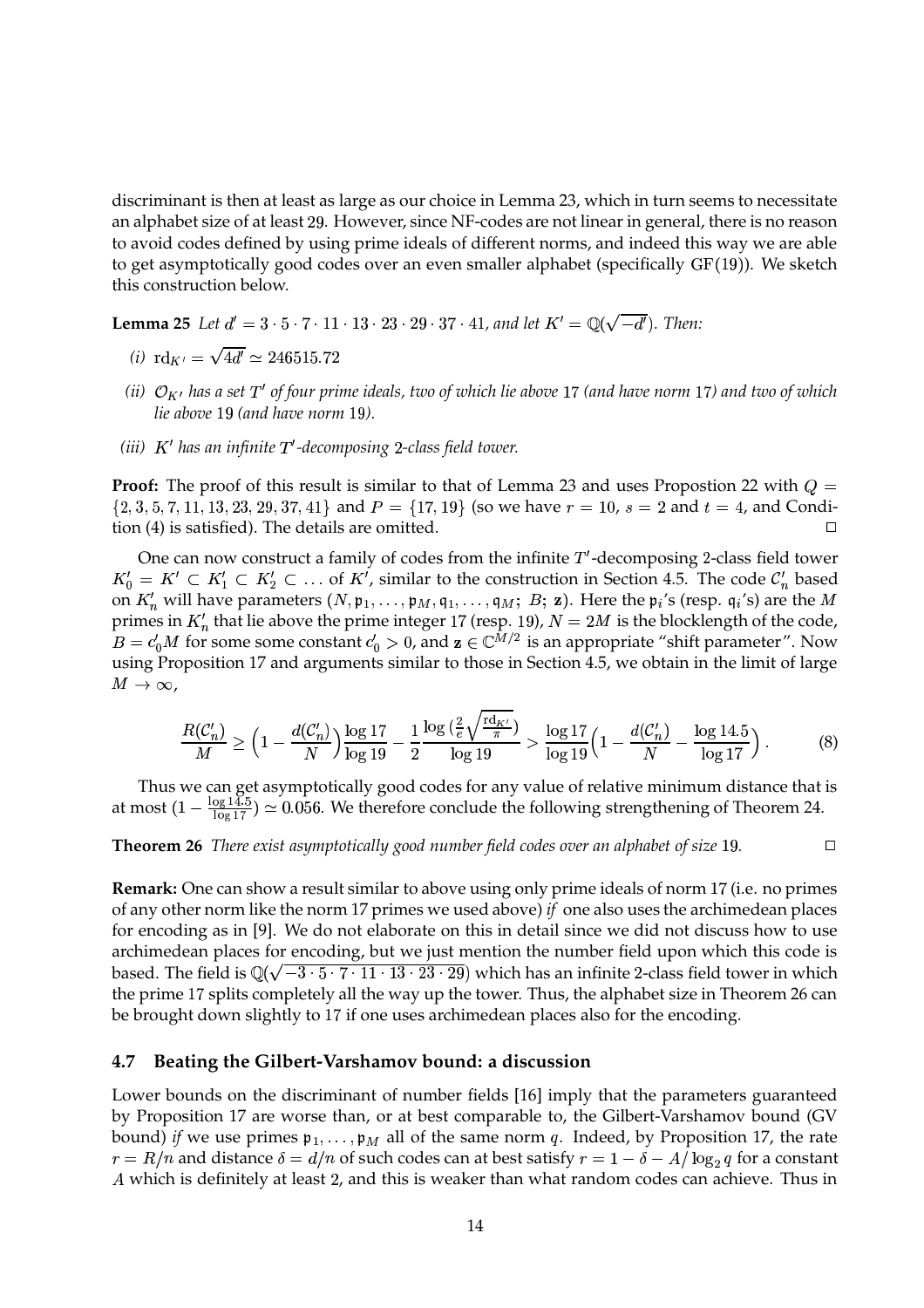order to beat the GV bound, one must use primes of varying norms, say in the range  $(q/2, q]$  as was done in [9]. Of course, guaranteeing that a number field has an infinite class field tower in which primes of several different small norms all split completely tends to increase its root discriminant very rapidly. We believe that an approach based on Proposition 22 might also yield codes that lie above the GV bound, though the alphabet size in such a construction is likely to be extremely large. It seems to be a tricky task to construct codes over a reasonably small alphabet that lie above the GV bound. Assuming the GRH, it is shown in [9] that, in the limit of large  $q$ , NF-codes that beat the GV bound exist, though proving such a result unconditionally appears to be a significant challenge.

# **5 Concluding Remarks**

We should remark that a result similar to the Theorem 24 above also appears in the work of Lenstra [9]. As detailed in the introduction the similar (unconditional) result from [9] also used the infinite places for encoding, and then followed by appealing to the existence of number fields with infinite class field towers (without any "prime splitting" constraints). Our focus was on constructing number field codes within the spirit of other algebraic "ideallic" codes like Reed-Solomon codes, AG codes and Chinese Remainder codes, and investigating how well one can do with such constructions. In addition, we were interested in good codes over a reasonably small alphabet, and indeed we are able achieve this for an alphabet size of 29.

Our work opens up interesting questions in two main directions. One is to investigate whether the decoding paradigm developed in [5, 6] for algebraic codes have efficient implementations for number field codes as well. This line of research will inevitably boil down to tackling some fundamental questions in algorithmic algebraic number theory. <sup>4</sup>

Another direction for future work will be to give improved constructions of number field codes, possibly over even smaller alphabet sizes than we achieve, by investigating other constructions of infinite  $T$ -decomposing class field towers. For example, one possibility could be to allow tame ramification at a few places and see if this could lead to an improved version of Proposition 22 and consequently to improved codes (for example, recently Hajir and Maire [7] allowed tame ramification and obtained infinite class field towers with better bounds on the root discriminant than the earlier long standing ones due to Martinet [14]). Also, results on potential limits of the best (smallest) alphabet size one can achieve for asymptotically good codes using this class field tower approach could be interesting. One approach which is useful for such a pursuit is to use the improved lower bounds on the discriminant that are possible if one knows the splitting behavior of small primes [8] (see also the survey by Odlyzko [16] and the pointers therein). This has been used by Lenstra [9] to prove, assuming the GRH, that number field codes *cannot* achieve parameters that are beyond the reach of algebraic-geometric codes.

We conclude with some specific questions: Can one prove unconditionally, without assuming the GRH, that there exist codes that beat the Gilbert-Varshamov bound for a *not too large* alphabet size? If so, what is the smallest alphabet size one can achieve for such a result, and what is the best asymptotic performance one can achieve in the limit of large (but constant) alphabet size?

 $4$ One point worth mentioning here is that our code constructions, as are the ones in [9], are not "explicit" in the sense that there is an existential "shift" parameter involved in the construction. But we believe it still makes sense to raise algorithmic questions for these codes: we need the non-constructive shift only to get a good lower bound on the rate, and even with a fixed shift, the code is likely to have good rate (even though we do not know how to prove this). And even if the rate of a particular code is not that great, the decoding problem is still a clean algebraic question worth studying!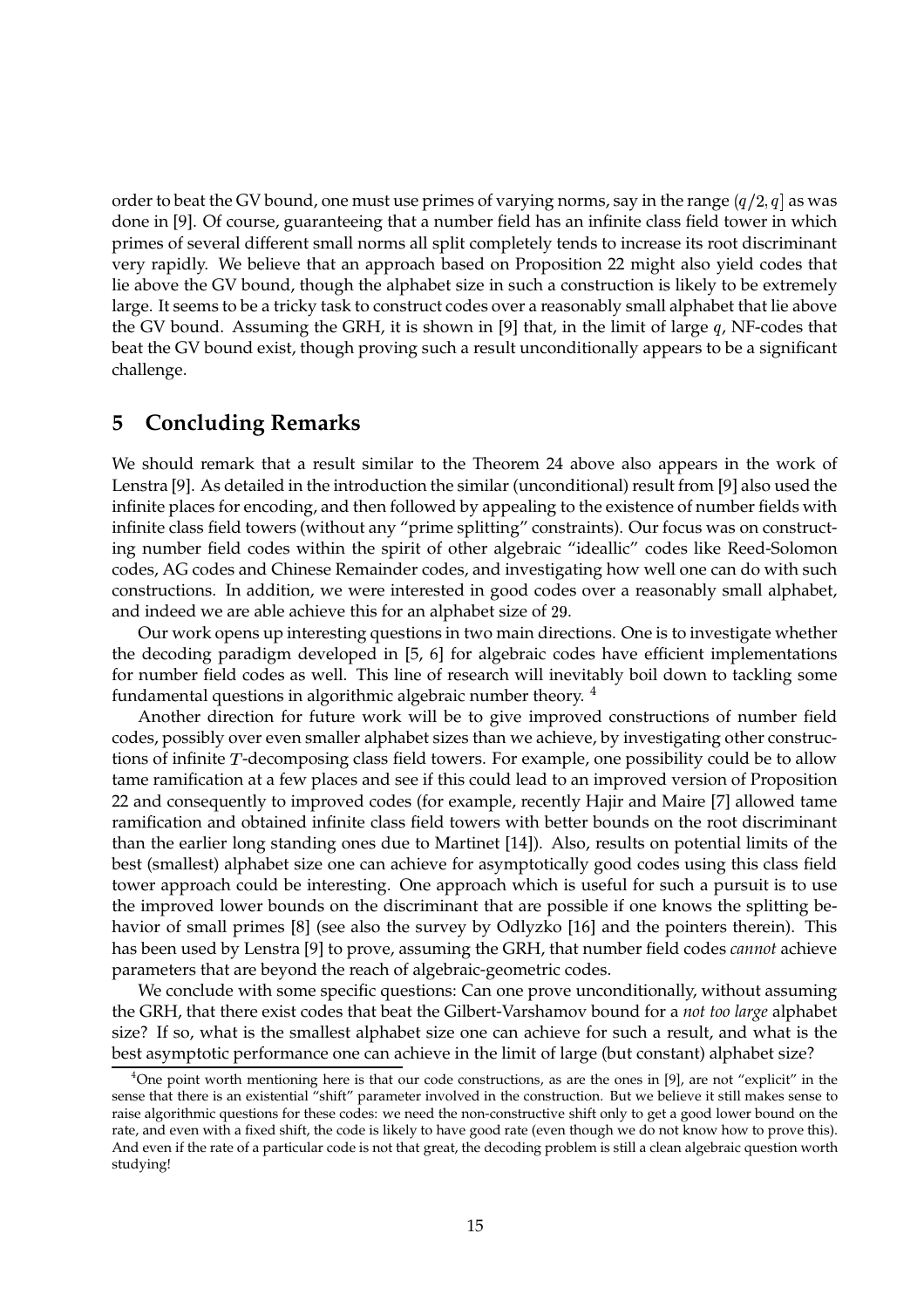# **Acknowledgments**

I am extremely grateful to Farshid Hajir for several useful discussions on these topics early on during this work. I thank Amin Shokrollahi for crucial pointers to prior work on number field codes. My sincere thanks to Hendrik Lenstra for bringing to my attention the necessity to use the averaging argument in the proof of Proposition 16, for the suggestion to use the Minkowski "octahedron" and numerous other useful discussions, and for sending me a copy of his paper [9]. I am grateful to Michael Tsfasman and Serge Vlădut for pointers to [20, 21] and for sending me a copy of their paper [21] (which was crucial in simplifying some of my asymptotically good code constructions). I would like to thank Andrew Odlyzko and Madhu Sudan for useful discussions.

# **References**

- [1] D. Boneh. Finding Smooth integers in short intervals using CRT decoding. *Proceedings of the 32nd Annual ACM Symposium on Theory of Computing*, Portland, Oregon, May 2000, pp. 265- 272.
- [2] A. Garcia and H. Stichtenoth. A tower of Artin-Schreier extensions of function fields attaining the Drinfeld-Vladut bound. *Invent. Math.*, 121 (1995), pp. 211-222.
- [3] O. Goldreich, D. Ron and M. Sudan. Chinese Remaindering with errors. *IEEE Trans. on Information Theory*, to appear. Preliminary version appeared in *Proc. of the 31st Annual ACM Symposium on Theory of Computing*, Atlanta, Georgia, May 1999, pp. 225-234.
- [4] E. S. Golod and I. R. Šafarevič. On class field towers. (Russian), Izv. Akad Nauk SSSR, 28 (1964), 261-272; (English translation) Amer. Math. Soc. Transl. Ser 2, 48 (1965), pp. 91-102.
- [5] V. Guruswami and M. Sudan. Improved decoding of Reed-Solomon and Algebraic-geometric codes. *IEEE Trans. on Information Theory*, 45 (1999), pp. 1757-1767.
- [6] V. Guruswami, A. Sahai and M. Sudan. "Soft-decision" decoding of Chinese Remainder codes. *Proceedings of the 41st IEEE Symposium on Foundations of Computer Science (FOCS)*, Redondo Beach, California, November 12-14,2000.
- [7] F. Hajir and C. Maire. Tamely ramified towers and discriminant bounds for number fields. *Compositio Math.*, to appear.
- [8] Y. Ihara. How many primes decompose completely in an infinite unramified Galois extension of a global field? *J. Math. Soc. Japan*, 35 (1983), pp. 693-709.
- [9] H. W. Lenstra. Codes from algebraic number fields. In: M. Hazewinkel, J.K. Lenstra, L.G.L.T. Meertens (eds), *Mathematics and computer science II, Fundamental contributions in the Netherlands since 1945*, CWI Monograph 4, pp. 95-104, North-Holland, Amsterdam, 1986.
- [10] F. J. MacWilliams and N. J. A. Sloane. *The Theory of Error-correcting Codes*. North-Holland, Amsterdam, 1981.
- [11] C. Maire. Finitude de tours et p-pours T-ramifiées moderées, S-décomposées. J. *de Théorie des Nombres de Bordeaux*, **8** (1996), pp. 47-73.
- [12] D. M. Mandelbaum. On a class of arithmetic codes and a decoding algorithm. *IEEE Trans. on Information Theory*, 21 (1976), pp. 85-88.